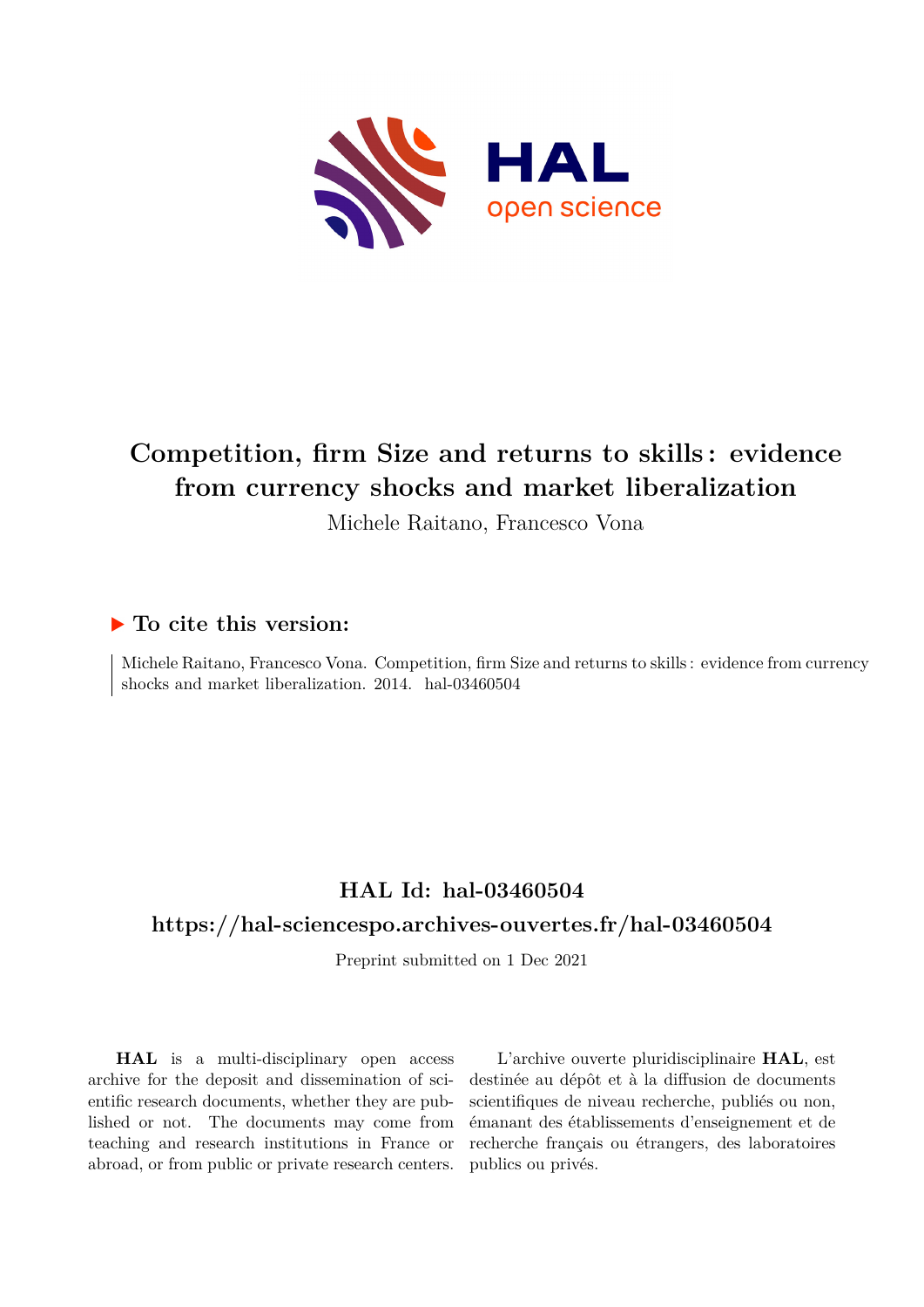# *Working paper*

# **COMPETITION, FIRM SIZE AND RETURNS TO SKILLS: EVIDENCE FROM CURRENCY SHOCKS AND MARKET LIBERALIZATIONS**

**Michele Raitano**

*Sapienza University of Rome, Department of Economics and Law*

# **Francesco Vona**

*OFCE Sciences‐Po and SKEMA Business School*

**April 2014**

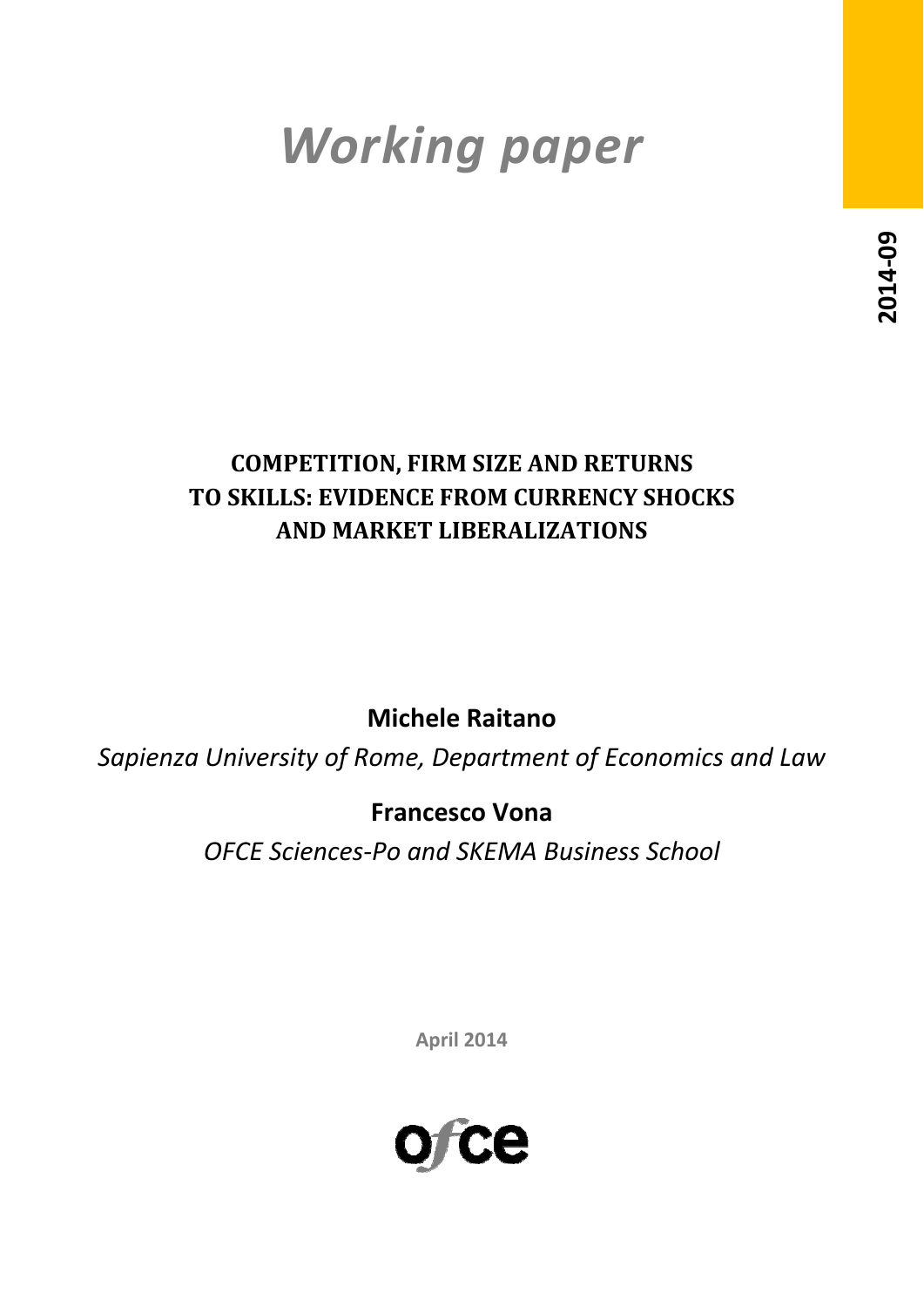# **Competition, Firm Size and Returns to Skills: evidence from currency shocks and market liberalizations**

#### **Michele Raitano**

*Sapienza University of Rome, Department of Economics and Law*

### **Francesco Vona**

*OFCE Sciences‐Po and SKEMA Business School*

## **Abstract**

The authors investigate the impact of exogenous product market competition shocks on returns to skills in Italy using a new longitudinal dataset on individual working histories. This impact is identified using three exogenous shocks affecting competition: the unforeseen devaluation of the Lira in 1992, its return to a fixed exchange regime in 1996 and the market liberalisation in the utility and transport sectors in the late 1990s‐early 2000s. This paper extends the analysis of Guadalupe (2007) by investigating how firm heterogeneity and shocks of different types and signs affect the impact of competition on skill premia. The authors find that opposite shocks have opposite effects: an increase (resp. decrease) in international competition increases (resp. decreases) returns to skills. Moreover, international shocks have greater effects on medium‐sized firms, while domestic liberalisation shocks have greater effects on large incumbents previously sheltered from any entry threat.

Keywords: skill premia; competition; currency shocks; product market regulation; firm size. JEL classification: J31; L11; D41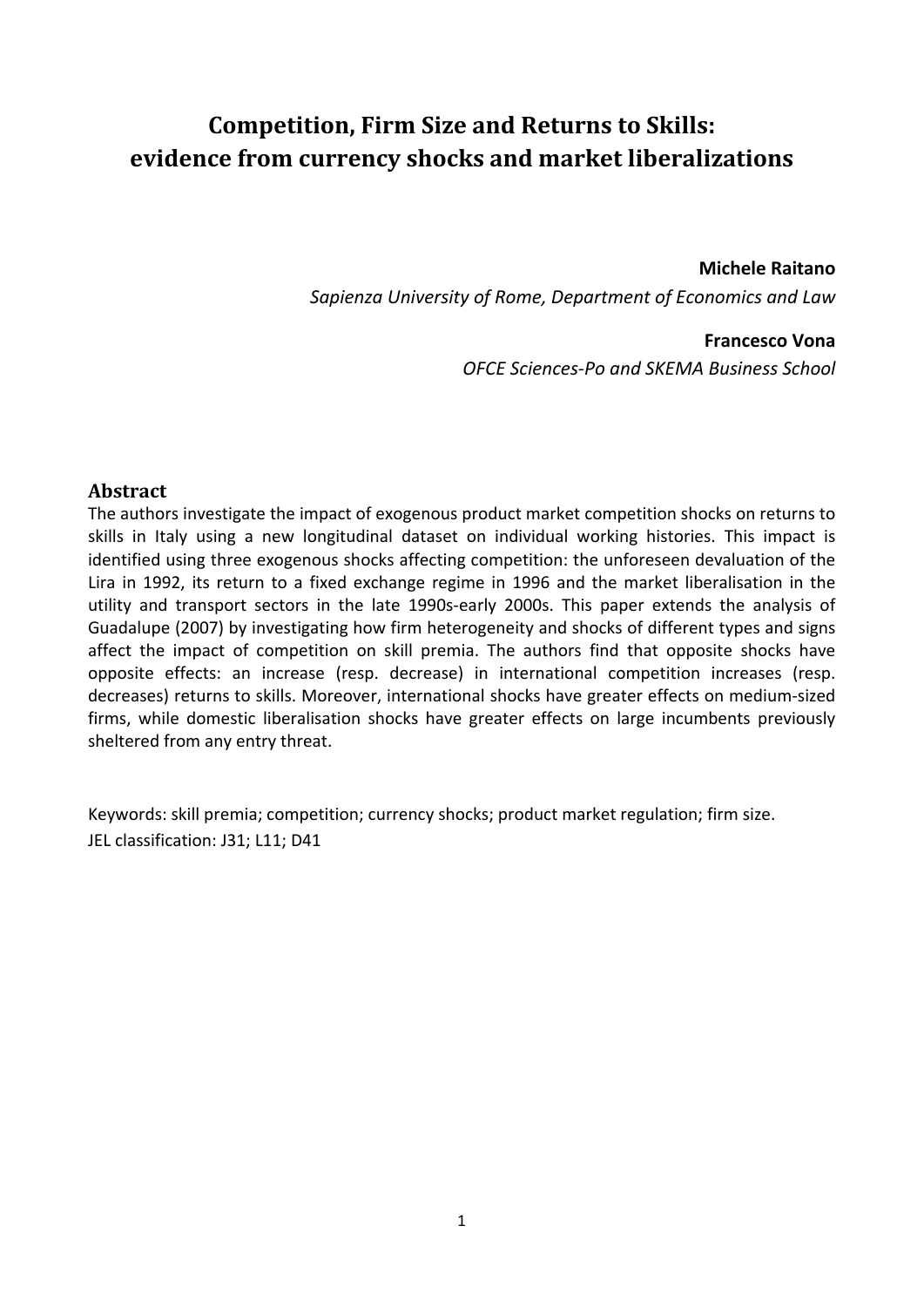#### **1. Introduction**

Empirical research on the effect of product market competition on innovation and various measures of firm and sector performance has grown rapidly in recent decades<sup>1</sup>. Less established is the literature analysing the labour market impacts of pro‐competitive reforms, such as trade and product market deregulation. While seminal studies show that both reforms can have a substantial impact in terms of wages and employment, evidence remains scant concerning the effect of competition on more qualitative outcomes, such as workforce composition and returns to skills<sup>2</sup>. Because both product market competition and returns to skills increased substantially in recent decades and competition spurred the adoption of new, arguably skill‐biased, technologies, it is likely that competition has had a considerable indirect impact on inequality and skill premia. In addition to this indirect impact through innovation, greater competition could directly affect the demand for skilled workers by increasing the sensitivity of profits to costs and the quality of the workforce, on which costs crucially depend.

The aim of this paper is to shed light on this direct mechanism by assessing the impact of exogenous competition shocks on returns to the skills of Italian men. We use a novel panel dataset that spans a sufficiently long period (1987‐2007) to allow us to study the effect of different types of competitive shocks. This is a considerable advantage over previous research (Guadalupe 2007), as we can use an homogeneous dataset to study two international shocks, i.e., the Lira devaluation of 1992 and the pre‐euro revaluation at the end of 1996, and a domestic one, i.e., the liberalisation of the utility, transport and communication sectors in the late 1990s and early 2000s. Our paper is closely related to that by Guadalupe (2007), who examines the impact of competition on returns to skills in a quasi-experimental difference-in-difference (DID) framework. In particular, she exploits the effect of two exogenous competition shocks, i.e., the adoption of the single market programme and the revaluation of the British Pound, and demonstrates that a considerable fraction of the increase in the returns to skills experienced by British men is

 $<sup>1</sup>$  For good surveys, see Nicoletti and Scarpetta (2003), Aghion et al. (2005), Aghion et al. (2009), Griffith et al. (2010),</sup>

Bassanini and Brunello (2011), Alesina et al. (2011), Buccirossi et al. (2013) and Schiantarelli (2005), among others.<br><sup>2</sup> A seminal strand of the literature examines the impact of deregulation reforms and international c wages and employment in Anglo‐Saxon countries (e.g., Revenga 1992, Abowd and Lemieux 1993, Borjas and Ramey 1995, Card 1986, Van Reenen 1996). For cross-country evidence on the association between product market deregulation, wages and employment, see Nicoletti and Scarpetta (2003), Kugler and Pica (2004) and Jean and Nicoletti (2004). Few recent papers examine the effect of international competition on skill upgrading (Neary 2002, Falvey et al. 2010, Lu and Ng 2013, Consoli et al. 2014). Only Guadalupe (2007) and Falvey et al. (2008) analyse the impact of competition on returns to skills in two developed countries.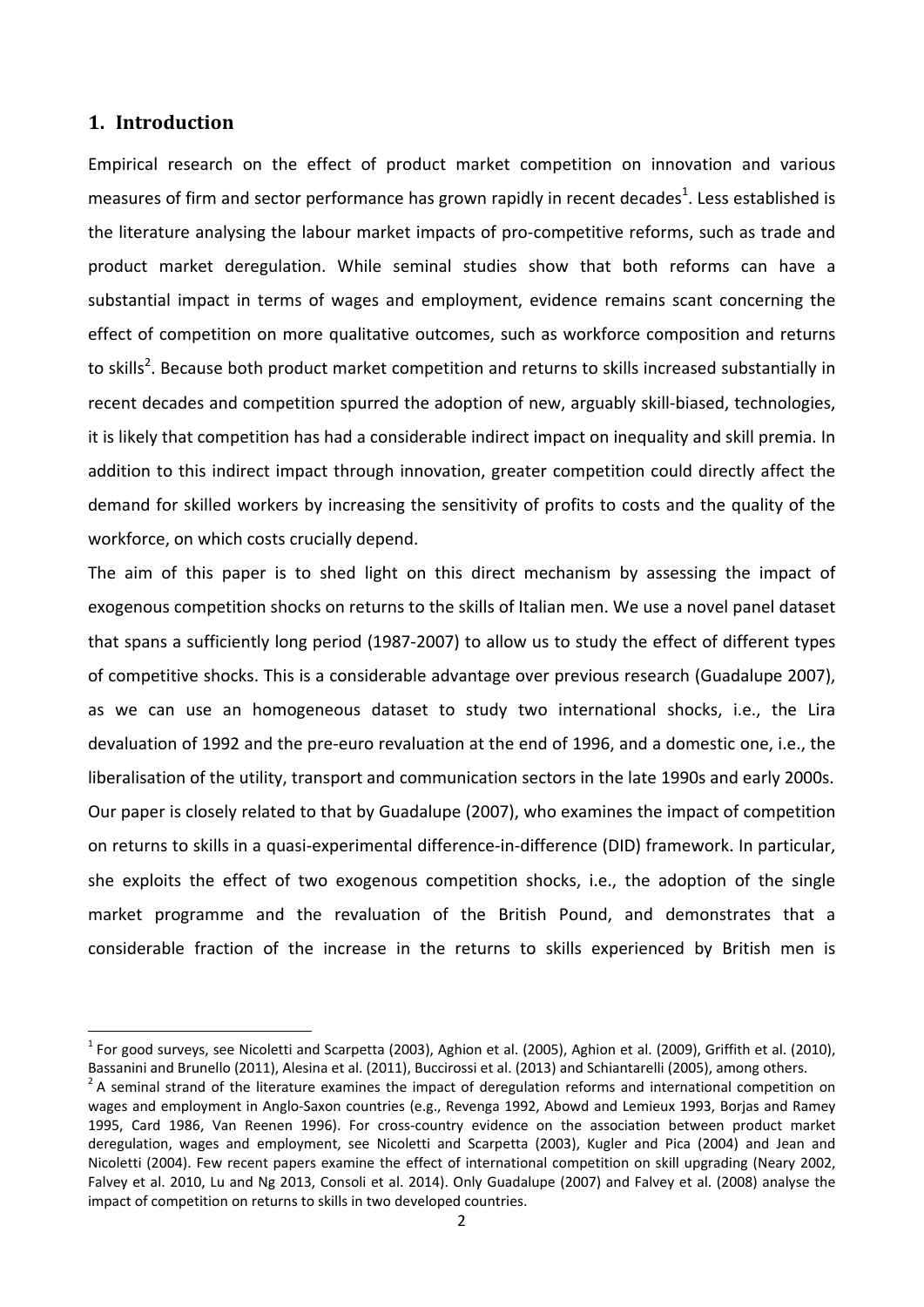explained by an increase in market competition<sup>3</sup>. Building on the seminal analysis of Guadalupe (2007), the primary contribution of this paper is to investigate how firm heterogeneity and shocks of different types and signs affect the relationship between competition and returns to skills.

The effect of international competition on wages crucially depends on firm characteristics, as suggested by new trade theory (Melitz 2003). Sector-level measures of exposure to competition can hardly capture differences in firm productivity that translate into differences in hiring strategies and wage policies. On the one hand, the market size of highly productive firms increases following a competition shock, as do the wage premia of workers employed there (Yeaple 2005, Davidson et al. 2008, Helpman et al. 2010). In the presence of assortative matching between firms' productivity levels and workers' abilities, the increase in returns to skills should be concentrated in high-productivity firms. On the other hand, however, high-productivity firms are more likely to export abroad and naturally exposed to international competition; therefore, they may require less adjustment in their workforce composition compared to firms that were not exposed to foreign competitors before the shock. Accordingly, increases in the demand for skilled workers and returns to skills should be particularly concentrated in low-productivity firms. In Italy, there was a greater scope for a post-euro restructuring because in the early 1990s, small and medium firms relied on continuous devaluations and opted to compete on price rather than quality (Basile 2001, Bugamelli et al. 2010). In this paper, we assess the relevance of these two mechanisms by comparing the magnitude of competition shocks for firms of different sizes, under the standard assumption that size is a good proxy for firm productivity (see, e.g., Frias et al. 2012).

In addition, differences in the nature of competition shocks can be a source of heterogeneity. While an increase in international competition may have greater consequences for less productive firms, an increase in domestic competition, such as the liberalisation of utilities, is likely to induce substantial restructuring, especially for state-owned monopolies that were previously sheltered from the threat of new entrants. By considering domestic shocks, our analysis extends Guadalupe (2007) to all economic activities other than the manufacturing sector.

Finally, our study assesses the symmetry of the effects of two opposite shocks, i.e., an increase and a decrease in international competition. This issue is of interest because asymmetric currency shocks may not entail opposite effects on skill premia. Unlike the Lira revaluation of 1996 that has been unambiguously interpreted as an increase in competition (e.g., Bugamelli et al. 2010), a

<sup>&</sup>lt;sup>3</sup> Falvay et al. (2008) use a matched employer-employee dataset on Portugal and, exploiting the strong appreciation of the Portuguese currency during the period 1989‐1992 and pre‐existing differences in trade exposure across industries in a DID framework, also find that competition increases returns to skills.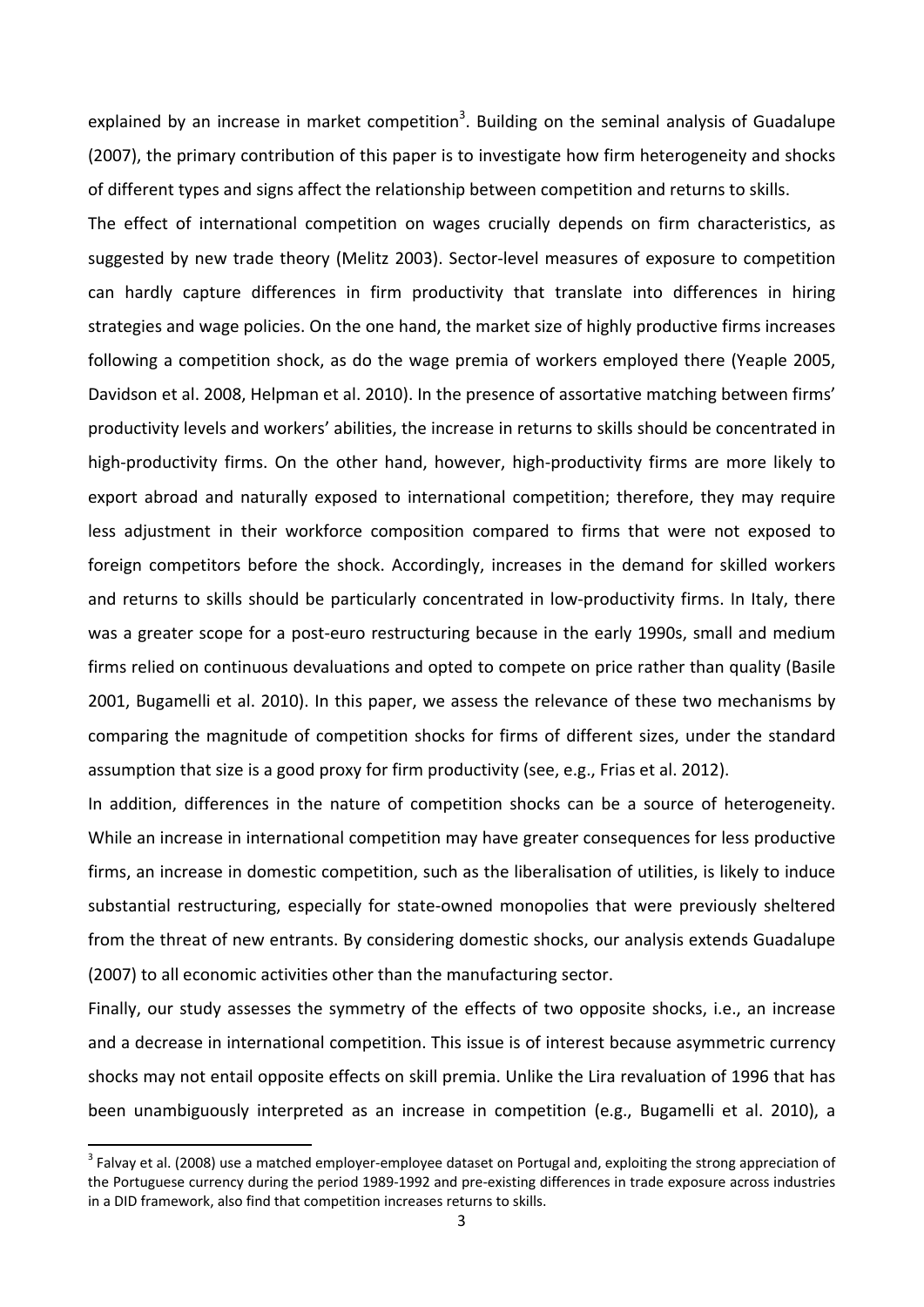currency devaluation has two contrasting effects on competition. First, it reduces the costs of both exporting and quality upgrading. For Mexico, Verhoogen (2008) finds that quality upgrading in response to a devaluation shock is more likely to occur in large firms and this will increase skill premia due to the complementarity between product quality and workforce skills. However, returns to skills should decline according to the main direct effect considered in our study, i.e., lower competition decreases the sensitivity of firms to costs and hence reduces the demand for skilled workers.

Three main findings of our analysis are noteworthy: i) opposite shocks have opposite effects: an increase (resp. decrease) in international competition increases (resp. decreases) returns to skills; ii) international shocks have a more substantial effect on medium‐sized firms, while domestic liberalisation has greater effects on large incumbents that were previously sheltered from any entry threat; and iii) the short-term effects are generally greater than long-term ones, as gradual adjustments to skill composition tend to mitigate the increase in skill premia (Lopez and Namini 2013).

Our paper is closely related to three papers that consider the effects of similar shocks for Italy, although focusing on different outcomes. Bugamelli et al. (2010) find that the adoption of the Euro had a positive impact on productivity growth, especially in sectors and firms with low skill and technology levels. Macis and Schivardi (2013) examine the effect of the unforeseen 1992 devaluation shock on the export wage premium in a matched employer-employee dataset. They demonstrate that the export wage premia increased following the devaluation, but the skill quality of the workforce remained constant. The latter finding resonates with evidence indicating that exports and TFP (a variable highly correlated with skills) are weakly correlated for Italian firms (Crinò and Epifani 2012) and firms benefiting the most from the 1992 devaluation are not the most productive (e.g., Basile 2001). Finally, Bassanini and Brunello (2011) demonstrate that the liberalisation of the utility, transport and communication sectors in the 1990s increased firms' training investments, which is an essential component of human capital.

Our paper is also related to the active literature on the effects of trade liberalisation on wages and skill premia, which is primarily limited to developing countries<sup>4</sup>. However, our results are only comparable with the few papers that also consider a currency devaluation shock and demonstrate its positive consequence for quality upgrading and returns to skills among large firms (e.g.,

 $<sup>4</sup>$  See, e.g., Verhoogen (2008), Krishna et al. (2012), Amiti and Cameron (2012), Helpman et al. (2012), Frias et al.</sup> (2012), and Lopez and Namini (2013).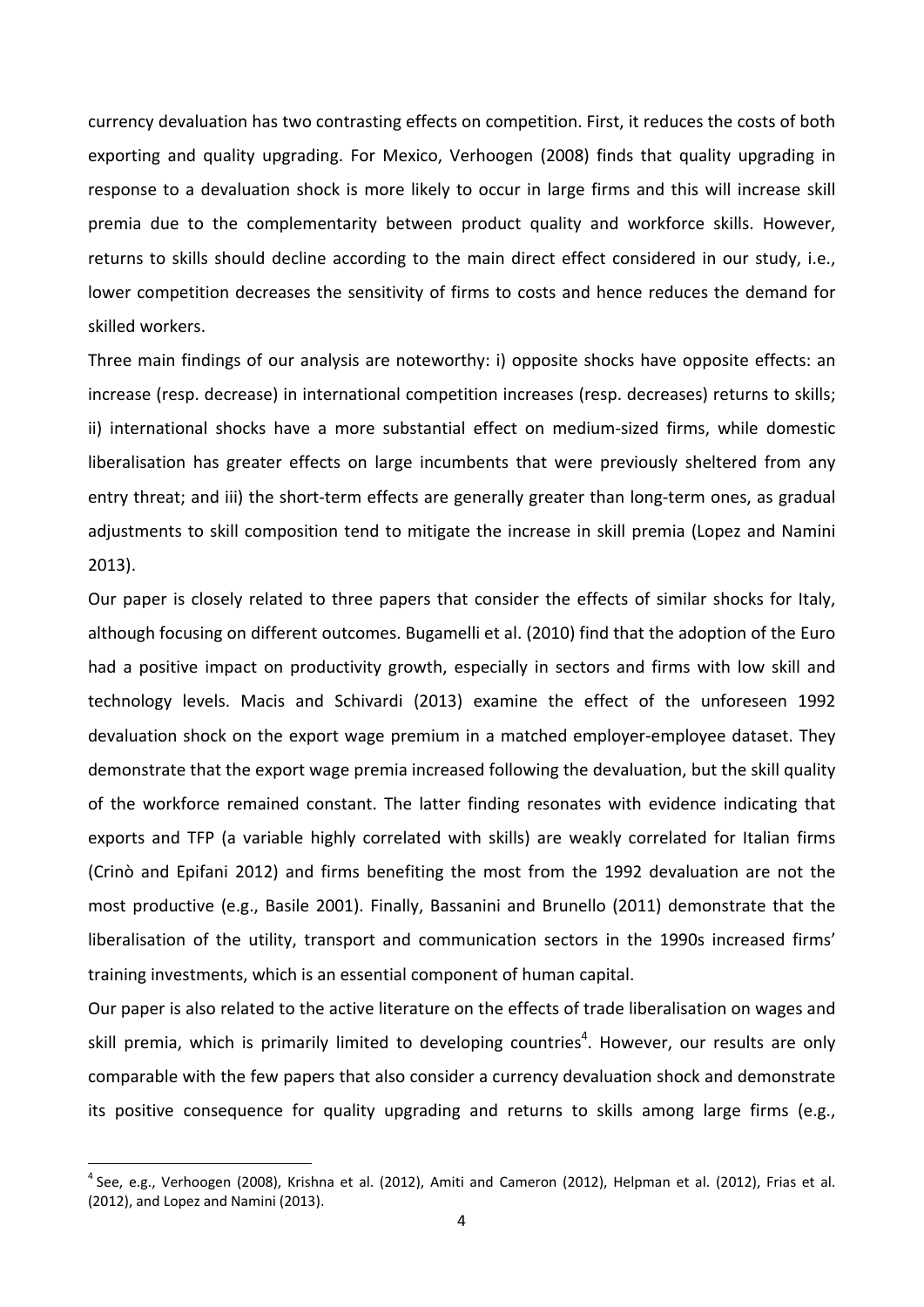Verhoogen 2008, Frias et al. 2012). In contrast to these works, our findings for the 1992 devaluation reveal that the quality‐upgrading effect seems more than compensated by the effect of reduced competition on the demand for skilled labour.

The remainder of the paper is organised as follows. In Section 2, we present a simple theoretical mechanism that highlights the role of firm heterogeneity in mediating the effect of a shock. Section 3 describes the dataset used in this paper and gathers preliminary evidence on the trend in the skill premium in Italy, while Section 4 details our empirical strategy. Section 5 presents and discusses the results for the three shocks, while Section 6 concludes.

#### **2. Theoretical discussion on competition and returns to skills**

To more formally present our central argument on the importance of firm heterogeneity in mediating the effect of a shock, we propose a simple extension of the model in Boone (2000) as developed by Guadalupe (2007). This model can be regarded as a useful way to simplify competition models with firm heterogeneity to derive straightforward predictions of the effects of competition on returns to skills. The common feature of this class of models is that greater competition increases the profits of a firm relative to the least efficient one.

Consider a standard setting in which heterogeneous firms are involved in monopolistic competition (example 4 in Boone 2000). The profit ratio  $\tilde{\pi}_i/\tilde{\pi}_j$  between firms *i* and *j* can be written as

$$
(1) \qquad \frac{\widetilde{\pi}_{i}(c_{i},\theta)}{\widetilde{\pi}_{j}(c_{j},\theta)}=\left(\frac{c_{j}}{c_{i}}\right)^{\frac{\theta}{1-\theta}},
$$

where  $c_i$  are unitary costs with  $c_i < c_j$  and  $\theta \in (0,1)$  is the elasticity of substitution between the products of the two firms. The effect of an increase in competition, a greater θ, is then:

$$
(2) \qquad \frac{\mathrm{d}(\widetilde{\pi}_{i}/\widetilde{\pi}_{j})}{\mathrm{d}\theta}=\frac{\log(c_{j}/c_{i})}{(1-\theta^{2})}\big(c_{j}\big/c_{i}\big)^{\frac{\theta}{1-\theta}}>0.
$$

This result has an important implication for the returns to skills. From (2), the incentives to pursue cost reductions increase when competitive pressure rises. As a result, firms will compete more fiercely to hire skilled workers, who are the drivers of productivity improvements and innovations (e.g., Nelson and Phelps 1966). In perfectly competitive labour markets and under the assumption of a fixed skill supply, skilled workers can obtain the entire surplus they generate if firms are all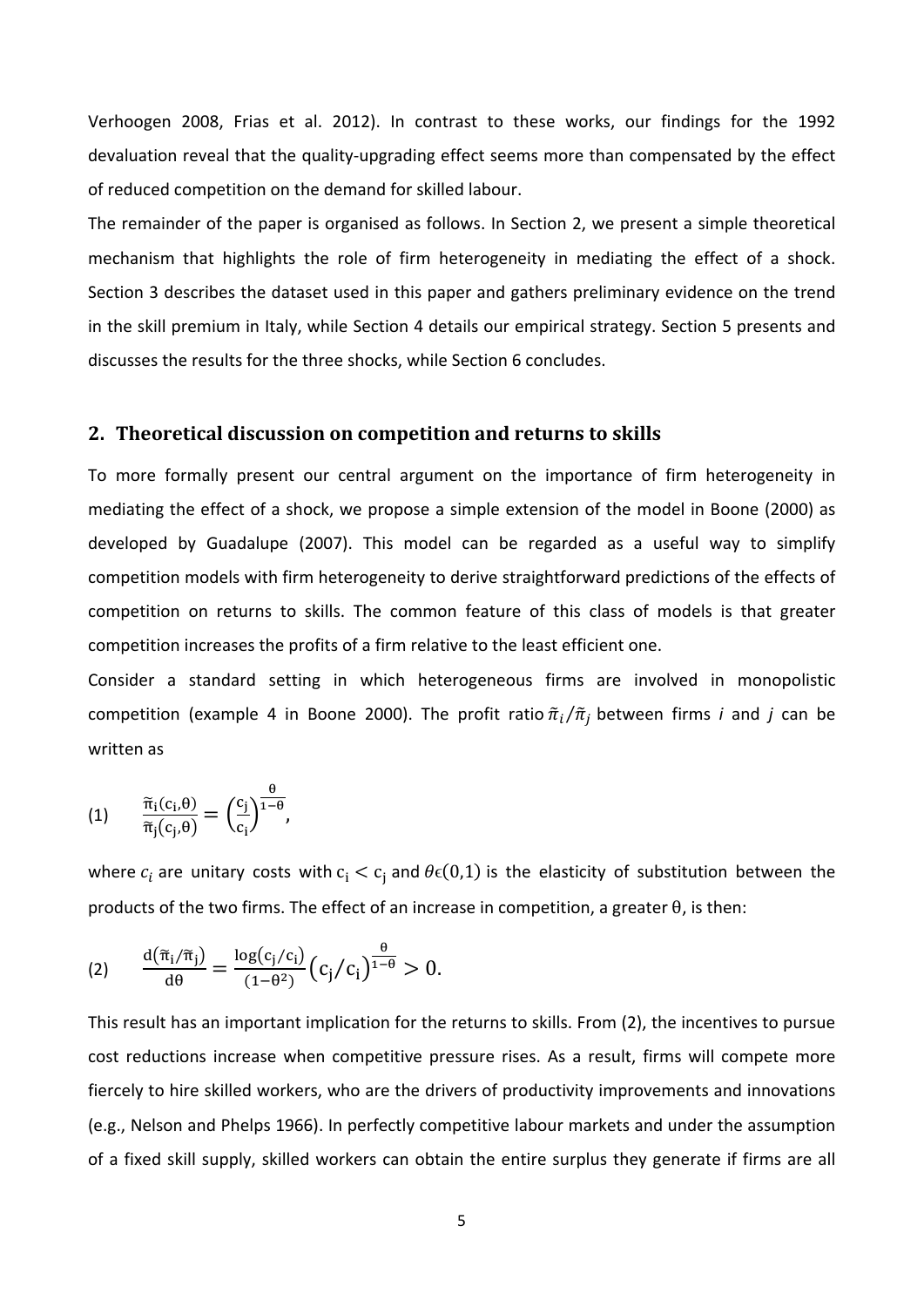identical with the exception of their draw of a worker with a different skill s<sup>5</sup>. In our simplified setting, this implies that heterogeneity in firm costs only depends on workers' skills. That is:  $c_i = c(s_i)$ , where  $s_i$  is the skill level of the worker employed by firm *i*, with s $\epsilon(s, \overline{s})$ . Profits net of wages are defined as:

(3) 
$$
\pi_i(c(s_i), \theta) = (p_i(\theta) - c(s_i))y_i(\theta) - w(c(s_i), \theta) = \tilde{\pi}_i(s, \theta) - w(s, \theta).
$$

Because all firms are assumed to be identical, profits are equal across firms:  $\pi_i(c(s_i), \theta) =$  $\pi_i(c(s_i), \theta)$  and each worker with skill *s* obtains the additional profits she generates with respect to the marginal worker s:

(4)  $w(s, \theta) = \tilde{\pi}(s, \theta) - \tilde{\pi}(\underline{s}, \theta) + w(\underline{s}).$ 

Overall, the surplus obtained by skilled workers increases with competition, as does with the relative gap in performance between high‐ and low‐productivity firms. This result is more general than it appears in this ad-hoc theoretical construct<sup>6</sup>. Under a standard complementarity assumption, i.e., more productive firms use skilled workers more intensively than less productive ones (Kurokawa 2011), it holds in all models, such as trade models with heterogeneous firms (Melitz and Ottaviano 2008), where an increase in competition generates a reallocation in favour of more productive firms. Further recall that the direct effect of competition on skill premia is likely to be reinforced by the effect of competition on three related factors affecting returns to skills: union bargaining power, innovation and their interaction<sup>7</sup>.

Within this simplified framework, we allow the scope for skill upgrading in response to an increase in competition to depend on the initial conditions of the firms and sectors involved (Bugamelli et al. 2010). At the firm level, initial conditions can be made to depend on heterogeneity in productivity or on the initial skill composition. Our central assumption is that firms beginning with

<sup>&</sup>lt;sup>5</sup> Note that this result can be easily generalised to Nash Bargaining settings provided that the share of the surplus obtained by the worker exceeds the outside option. In this case, firms also obtain a fraction of the surplus because they have to be compensated for the periods where they are idle. See Davidson et al. (2008) and Helpman et al. (2010) for extensions of the standard Melitz (2003) model of heterogeneous firms with frictions.<br><sup>6</sup> Bassanini and Brunello (2008) construct a model of the effect of competition on training based on the notion that

competition increases the sensitivity of prices to costs and induces firms to make additional cost-reducing investments such as training.

 $<sup>7</sup>$  In protected sectors, unions share a fraction of the additional rents with entrepreneurs and, simultaneously,</sup> compress wage differences across workers. Skilled workers accept lower premia with respect to unskilled workers being more than compensated by a higher average wage. When competition increases, rents decline, and for skilled workers, the benefits of wage compression decline. In addition, competition is likely to spur innovation from both entrants and incumbents, which have to defend their market shares (Aghion et al. 2005). If new technologies are skillbiased, reducing barriers to entry will increase the skill premia. Third, if enhanced competition among firms favours the adoption of advanced skill-intensive technologies, the coalition between skilled and unskilled workers will dissolve, hence increasing skill premia (Acemoglu et al. 2001). See Guadalupe (2007) for a detailed discussion.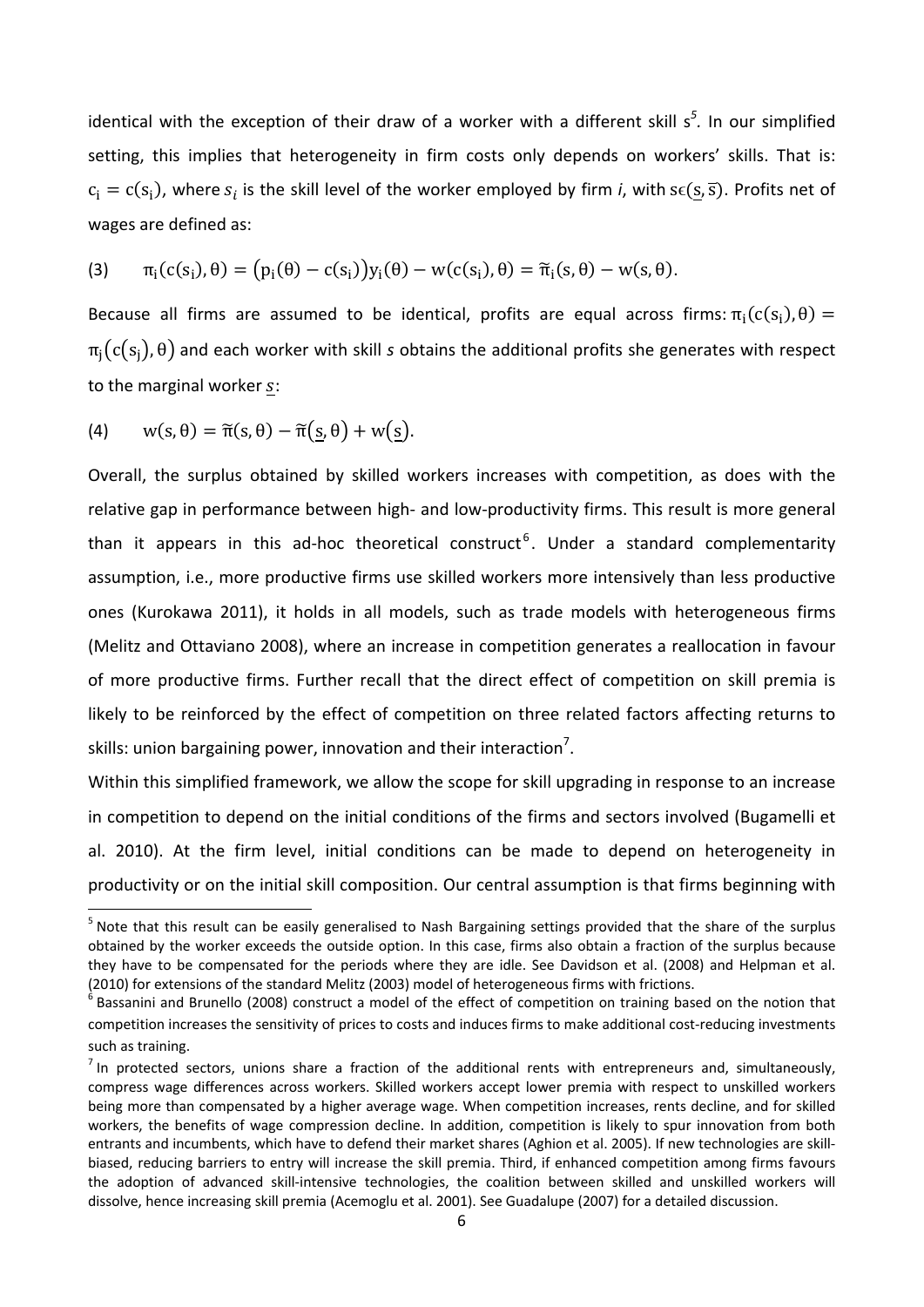different initial levels of skill intensity will adjust their demand for skills differently and the increase in the skill premium required to ensure this adjustment will also be heterogeneous. This issue can be illustrated more formally by exploiting the dependence of c(.) on s and computing the cross-derivative of  $\tilde{\pi}_i/\tilde{\pi}_i$  with respect to both the degree of competition and the initial skill level. We obtain:

(5) 
$$
\frac{d^2(\tilde{\pi}_i/\tilde{\pi}_j)}{d\theta ds} = \frac{\varphi_{ij}^{\prime}(s)}{(1-\theta^2)} \bigg(1 + \frac{\theta}{1-\theta} \log \Big(\varphi_{ij}(s)\Big)\bigg),
$$

where  $\varphi_{ij} = c(s_j)/c(s_i)$  and  $\varphi'(s) = \frac{d\varphi}{ds}$ . Note that the sign of the cross derivative in (5) exclusively depends on  $\varphi'(s)$ . It is clear that  $\varphi'(s) < 0$  if the proportional cost reduction, and hence the implicit increase in the demand for skills, is greater in initially less productive firms:

(6) 
$$
\frac{|c_j^{'}(s)|}{c_j(s)} > \frac{|c_j^{'}(s)|}{c_i(s)}
$$

A negative sign of the cross‐derivative in (5) implies that firms with a lower initial skill intensity value an increase in the demand for skilled workers proportionally more than firms with a higher initial skill intensity. Under quite reasonable assumptions regarding the shape of the function  $c(s)$ , i.e.,  $c' < 0$ ,  $c'' > 0$ , the incentives to upgrade are greater the larger the distance between *s* and the maximum skill level  $\overline{s}$ . Firms closer to  $\overline{s}$  can primarily adjust their skill levels upward by increasing s, for instance by innovating. However, for a technologically laggard country such as Italy, an upward shift in s constitutes a second-order effect with respect to the effect of pure skill upgrading.

In essence, the effects of competition on the demand for skilled labour may not merely depend on the exposure to competition, but it is likely to be mediated by initial differences in firm characteristics. The interaction of the two exposure margins (competition and initial skill/technological level) suggests heterogeneous responses by firms of different sizes. Larger firms are, in principle, more exposed to an increase in competition that challenges their quasimonopolistic rents, thus they should increase their demand for skilled workers considerably more than smaller firms. However, most large firms are already exposed to foreign competition and benchmark their strategies based on those of global players, thus the increase in the demand for skills in response to an increase in competition is likely to be limited. Medium‐sized firms have the most uncertain response to the competition shock: some contract and eventually exit the market, while some expand and enter foreign markets, improving product quality and increasing wages to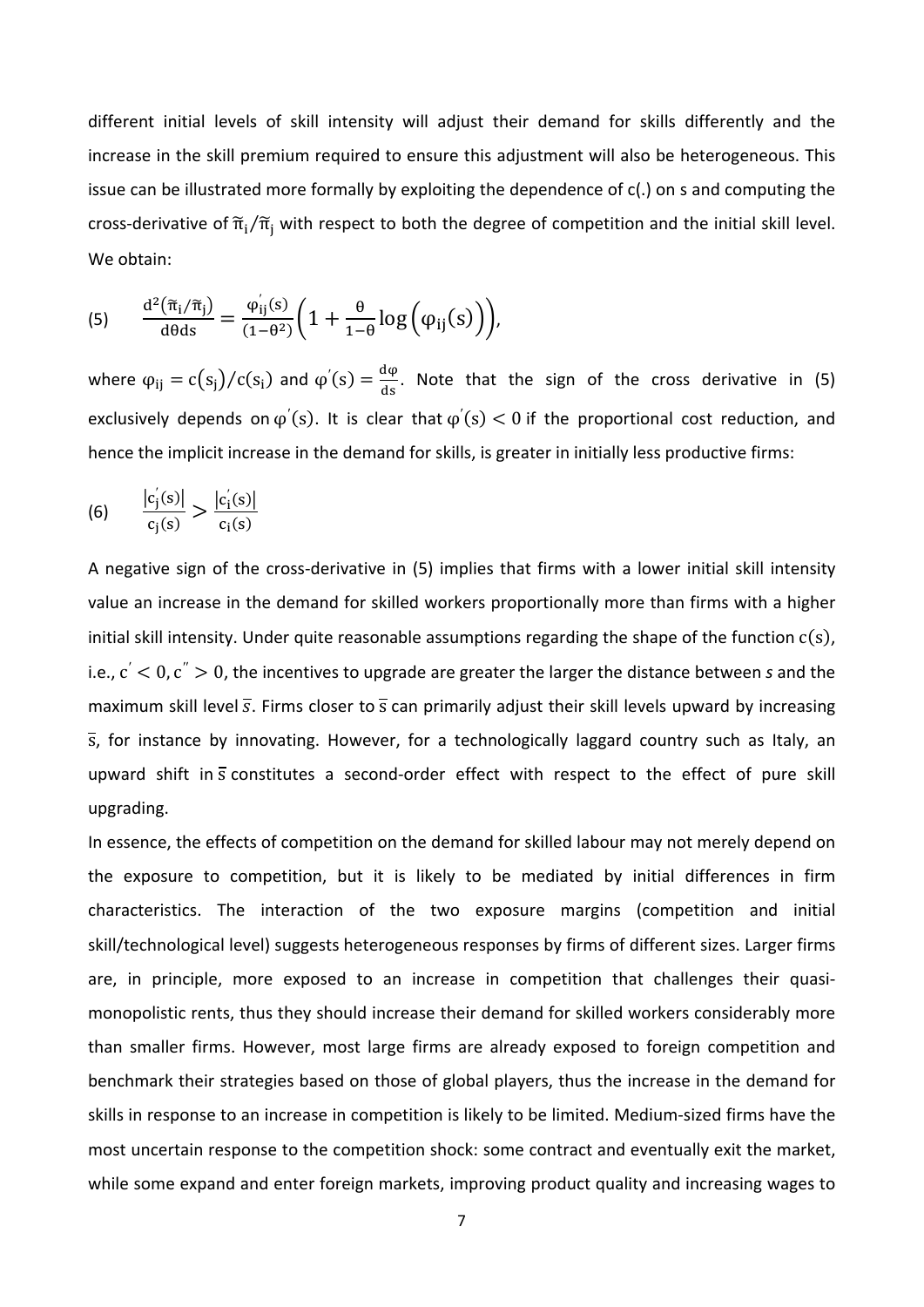attract talented workers. Particularly in the case of currency shocks and under the usual working assumption that firm size is a sufficient statistics for productivity, medium‐sized firms are more subject to selection effects, as they are near the Melitz productivity threshold, above which they export. We hence expect that an international shock will have a greater impact on returns to skills in medium‐sized firms, which adjust their hiring plans to compete internationally. Small firms will in principle react similarly to medium‐sized ones but with significantly lower likelihoods of succeeding in attracting skilled workers. Some rational entrepreneurs will anticipate this and opt for a different strategy to survive, i.e., price rather than quality competition.

Finally, an important issue not addressed in Guadalupe (2007) regards the timing of the effect of competition on the returns to skills that, for a simple demand and supply argument, crucially depends on the adjustment of the skill supply. Lopez and Namini (2013) develop a theoretical model to highlight the difference in the short- and long-run responses of skill premia to trade liberalisation. Their empirical analysis using Chilean data reveals that the returns to skills overshoot in the short-run and then adjust downward in the long-run because the supply of educated workers expands. We hence expect that, if the direct effect of competition on skill premia is so important, the short-term effect will be lower than the long-term one.

To recapitulate, we can derive four testable implications from this theoretical discussion:

1. An increase in competition is expected to have a direct, positive effect on returns to skills, but the effect of a decrease in competition can be either positive or negative.

2. The effect of competition on returns to skills is expected to be crucially mediated by both the exposure to competition and the initial productivity level.

3. The short-term effects of competition on returns to skills are greater than long-term ones.

#### **3. Dataset and descriptive evidence**

In this paper, we use the AD-SILC panel dataset, recently constructed by merging the Italian sample of the 2005 cross-section of the European Union Survey on Income and Living Conditions (EU-SILC; the Italian sample is called IT-SILC)<sup>8</sup> with administrative data on individual working histories, collected by the Italian National Social Security Institute (INPS). The INPS administrative archives offer a comprehensive picture of the working episodes of the Italian labour force, as they contain detailed information for both public and private employees and the self-employed from

<sup>&</sup>lt;sup>8</sup> EU-SILC is a cross-sectional and longitudinal survey coordinated by EUROSTAT (the Italian version is managed by ISTAT) and performed annually in EU Member states since 2004 according to a homogenous methodology.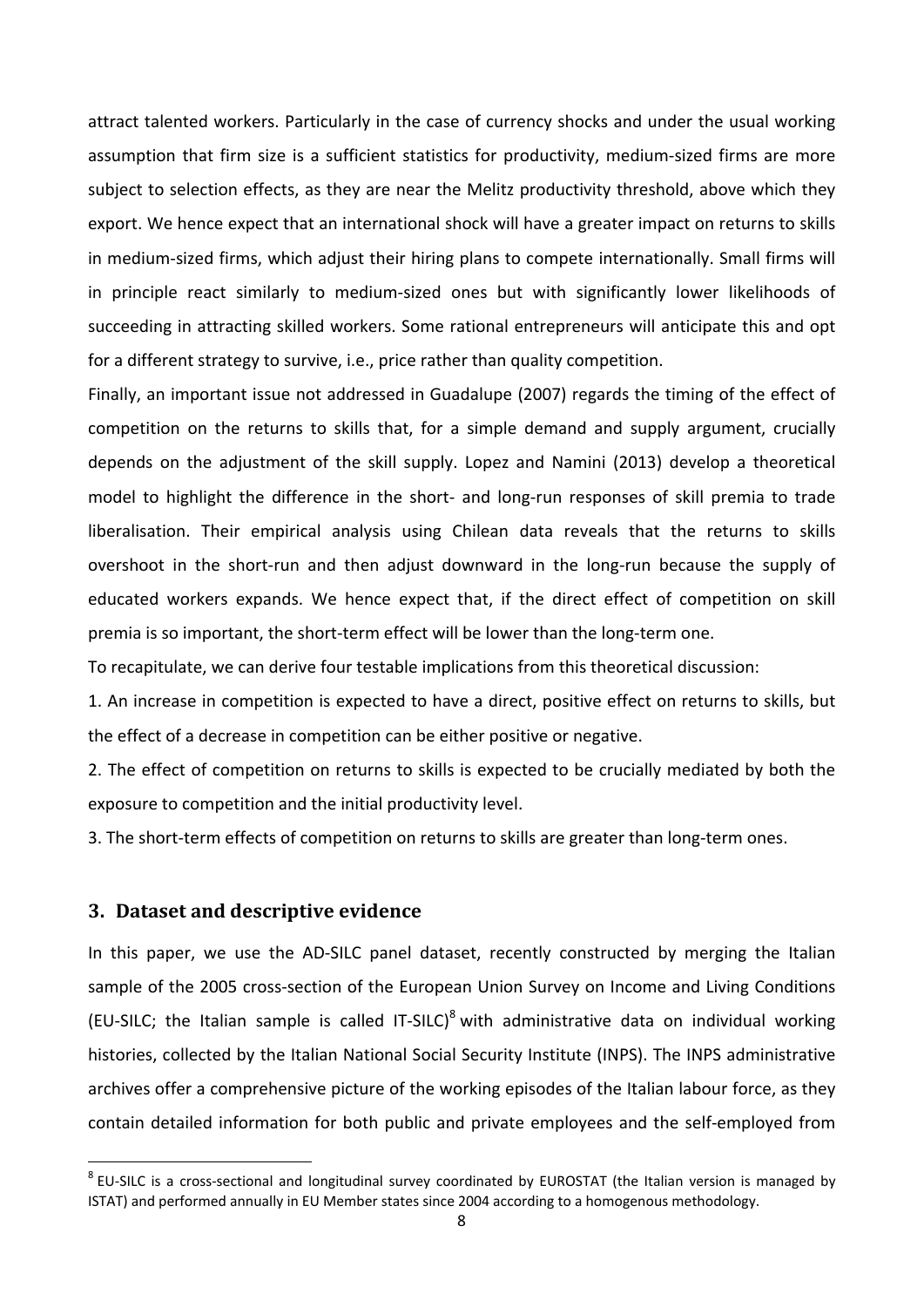their entry into the labour market to the present. Through this merge, the 2005 cross‐sectional IT‐ SILC has been enriched with detailed longitudinal information on the entire working histories of the individuals interviewed in IT‐SILC. In each year, for each working spell, INPS data record the number of weeks worked and gross earnings including personal income taxes and social insurance contributions. For working spells as private employees, we obtain our dependent variable by dividing total gross earnings, converted to 2010 constant prices using the consumer price index, by the number of weeks.

For private employees, INPS data also record the contractual arrangement (full-time versus parttime), the occupation (manager, white‐collar, blue‐collar, apprentice), periods spent receiving unemployment benefits and the region of employment. Furthermore, since 1987, they also contain firm characteristics, namely the type (single firm, leader or belonging to a holding company), size (the number of employees for both the local unit and holding company) and productive sector (coded at the 3-digit NACE level). Note that information on a firm's size and sectoral characteristics is crucial to implement and extend the analysis of Guadalupe (2007), assessing the influence of within‐sector firm heterogeneity on returns to skills.

In pursuing the aim of this paper, AD‐SILC has four additional advantages: i) it is a very long panel that follows individuals throughout their entire working lives and is hence ideal for longitudinal analyses; ii) the long time span covered by the dataset allows us to investigate the effects of three competition shocks on skill premia and to distinguish short‐ and long‐term effects; iii) it allows us to precisely reconstruct the year of labour force entry and the workers' effective experience, which is a crucial determinant of individual earnings<sup>9</sup>; and iv) it records several time-varying individual characteristics, thereby reducing the influence of unobservables at the individual level, e.g., the contractual arrangement, the receipt of unemployment benefits and the amount of earnings from sources other than private employment (e.g., self-employment).

The matching of INPS with IT‐SILC allows us to add time‐invariant information on workers' educational attainments. However, in our main specification, we consider occupational attainment as the skill proxy, and assess the robustness of our results to a different skill measure constructed using both educational and occupational attainment in the appendix. We prefer occupation as our skill measure for the following reasons: i) occupational tasks have been considered the best proxy

<sup>&</sup>lt;sup>9</sup> Before the construction of the AD-SILC, a sample of the INPS archives was delivered to researchers, but it only covered the period 1985‐2003 (without providing information on the workers' prior experience) and did not include all types of workers (public employees and professionals were excluded), thereby preventing the computation of workers' effective experience. Note that, as firm codes have been available since 1975, we can also reconstruct a worker's tenure in a given firm.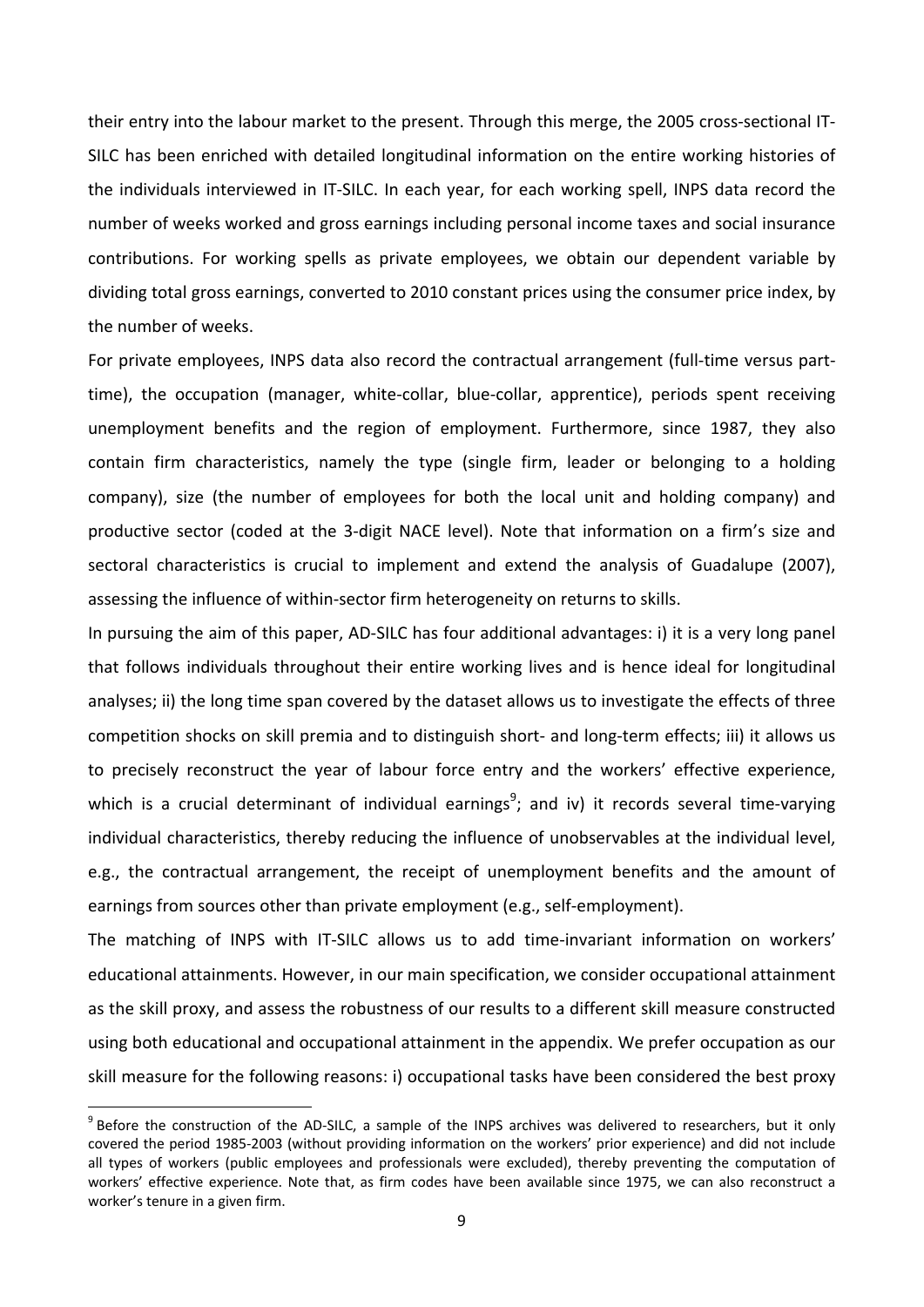for workplace skills in the recent literature (Acemoglu and Autor 2011, Goos and Manning 2007, Guadalupe 2007); ii) in contrast to education, in our dataset, occupation is a time‐varying variable; and iii) education is a poor proxy for job tasks in Italy due to the substantial over‐education of the few tertiary graduates and a diffuse under‐education of the large share of those having attained at most a lower secondary degree (Franzini and Raitano 2012). Unfortunately, AD‐SILC does not provide detailed occupational information. Therefore, we use a dummy collecting, in one group, apprentices and blue-collar workers (henceforth blue-collars) and, in the other, white-collar workers and managers (henceforth white-collars). We do not consider a more disaggregated skill classification because apprenticeship is a contractual arrangement that only concerns those aged under 24 and the share of managers in our dataset is relatively small, i.e., approximately 2.5% of the labour force.

To study the effect of competition on wage inequality, we supplement AD‐SILC with information on sectoral proxies for competition. Data on sectoral variables are obtained from the STAN database of the OECD and are available for 49 sectors, which were matched to the AD‐SILC dataset by converting the 3‐digit NACE classification available in INPS archives to the ISIC classification of  $STAN<sup>10</sup>$ . In particular, we add two sectoral variables that are generally considered the standard proxies for competition by the literature to AD‐SILC (e.g., Guadalupe 2007 and references therein). The first proxy for international competition is the import penetration share, defined as the ratio of imports to GDP adjusted for the difference between exports and imports. The second proxy is the index of product market regulation (henceforth PMR), which is a direct measure of regulation for a sub‐set of sectors: professional services (legal, accounting, engineering, and architecture professions), retail distribution and network industries (telecommunication, electricity, gas, post, rail, air passenger transport, and road)<sup>11</sup>. Moreover, to perform robustness checks, we add the sectors' investment intensities (calculated as the ratio of gross fixed capital formation to value added within a specific sector), a structural variable used to proxy for the technological level of the sector, to AD-SILC. As a further control for a sector's technological level, we also computed the average educational attainment at the sectoral level using the AD‐SILC dataset.

As firm characteristics and worker occupations are only collected for private employees, we limit our analysis to them, analysing their earnings over the period  $1987-2007^{12}$ . To overcome

<sup>&</sup>lt;sup>10</sup> Details on this conversion are available from the authors upon request.<br><sup>11</sup> For details on the construction of the PMR index, see Wolfl et al. (2009).<br><sup>12</sup> Years prior to 1987 and periods spent as public employees o identify the year of labour market entry and actual experience.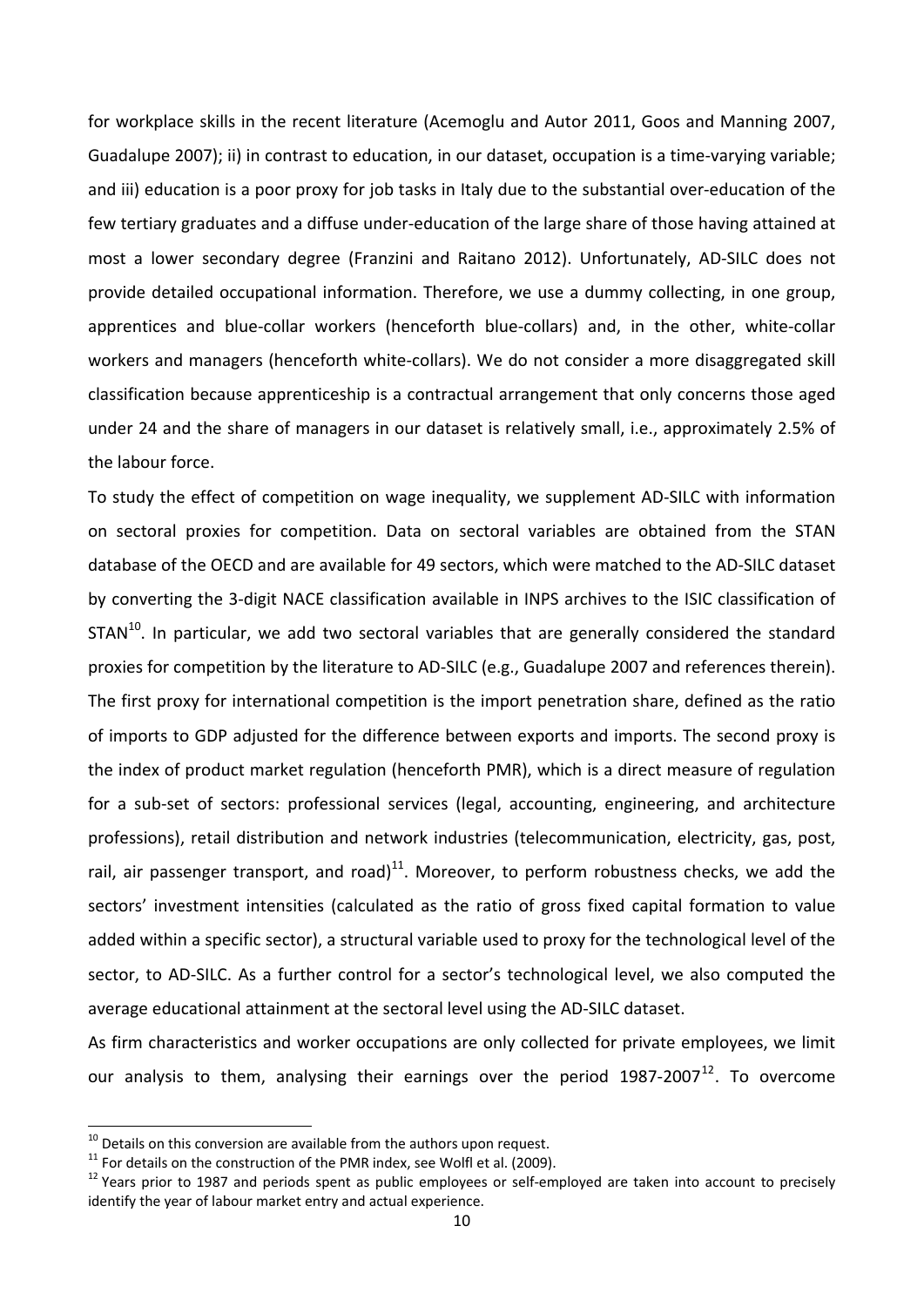difficulties associated with the much more fragmented working careers of females and in line with Guadalupe (2007), we only consider males aged 15‐59, excluding non‐Italian citizens from the sample because the retrospective AD‐SILC sample under‐represented immigrants in past years. To reduce the impact of outliers we dropped the top and bottom 1% of the weekly wage distribution in each year. The final sample used in this paper comprises 126,644 longitudinal observations concerning 11,767 male workers that worked as private employees in the period 1987‐2007. On average, individuals are followed for 15 years, 26% of them are followed as private employees for the entire 21‐year period, 50% for at least 16 years and 90% for at least 6 years.

Table 1 presents descriptive statistics for the entire sample and by the three classes of firms that will be distinguished in the empirical analyses: small firms (those with at most 15 employees), medium‐sized firms (those with 16 to 199 employees), and large firms (those with at least 200 employees)<sup>13</sup>. For the entire observation period, 36%, 33% and 31% of observations refer to small, medium‐sized and large firms, respectively, and these shares remain constant over the period. With respect to worker characteristics, it is important to note that wages, age, experience and tenure are positively associated with firm size. Similarly, the share of white-collars – amounting to 28.6% in the full sample (and slightly increasing from 27% to 31% in the observation period) – is remarkably higher in large firms (46.5%) than in medium‐sized and small firms (25.4% and 16.3%, respectively). Large firms are also concentrated in sectors characterised by higher import penetration and investment intensity. As expected because large firms are prevalent in the utility, transport and communication sectors, the value of mean PMR increases in firm size. Overall, this descriptive evidence suggests that both the exposure to competition and the quality of the workforce, in terms of skills and experience, are higher in larger firms.

Figure 1 shows that, on average, the real weekly wages of blue-collars have been stable since 1992, when Italy was affected by a sudden and severe recession. Conversely, the series of white‐ collars' weekly wages does not exhibit any evident break and has risen since 1997, although at a slower pace than that in the 1980s. As a consequence, the skill premium (i.e., the ratio between the mean gross weekly wage of white‐collars and blue‐collars) increased throughout the observation period, except for the period 1993‐1996 (see Figure 1, right axis). Furthermore, we find that the increase in wage inequality between white-collars and blue-collars observed since 1997 cannot be attributed to growing wage gaps between sectors but is primarily explained by a within-sector increase in skill premia. Consistent with evidence on other countries (Lemieux 2006),

<sup>&</sup>lt;sup>13</sup> In case of a firm that belongs to a holding company, we consider the total size of the holding company.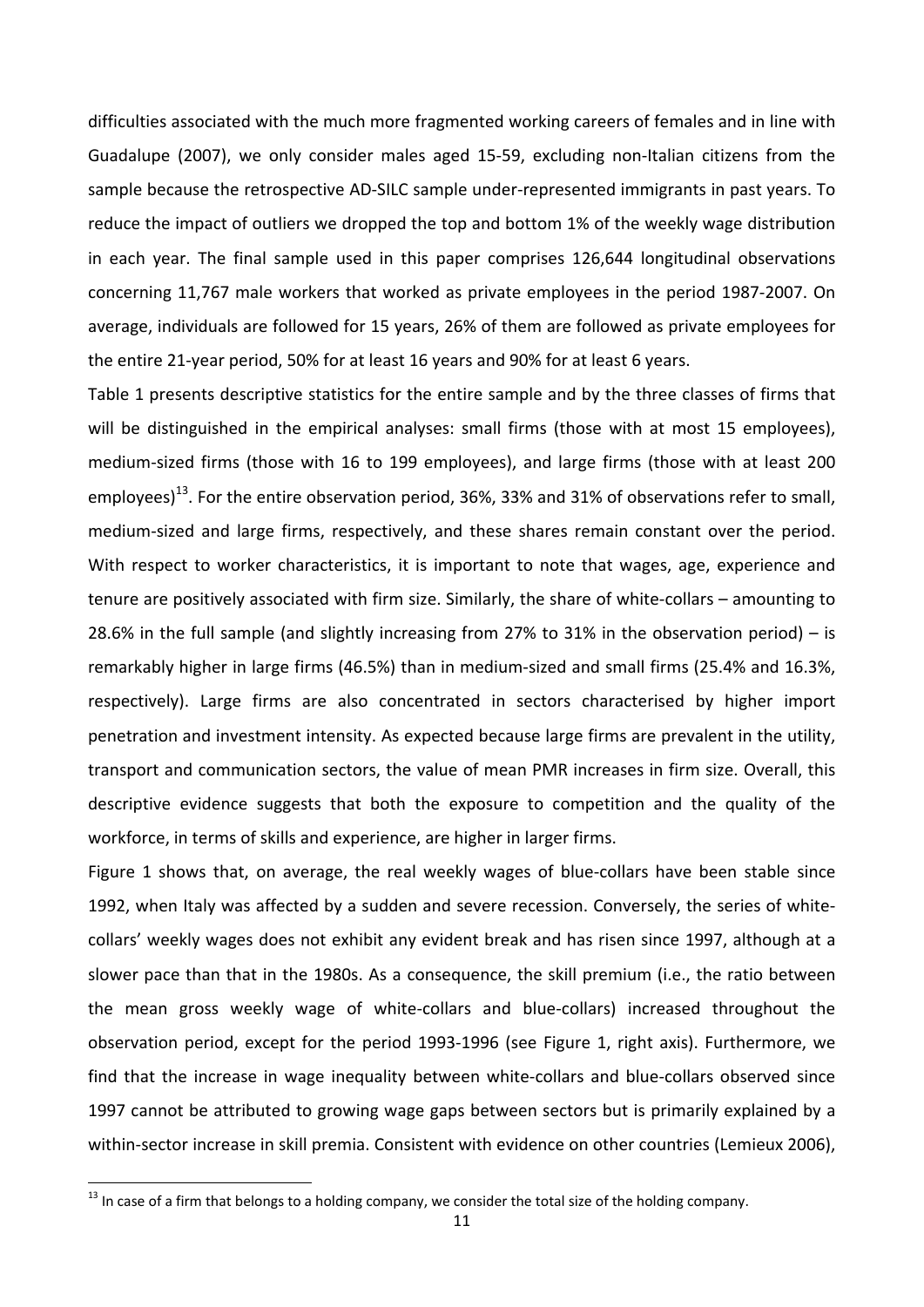Figure 2 shows that  $-$  decomposing the trend of the Theil index by sector  $-$ in Italy, the largest fraction of the increase in wage inequality is explained by the within sector component, which has steeply increased since 1997.

#### **4. Empirical Strategy**

The identification of the effect of product market competition on returns to skills can be highly problematic because the two variables are clearly affected by common, unobservable factors not captured by fixed individual effects. Technology is an obvious example of these factors that affect both competition and returns to skills<sup>14</sup>. The availability of a longitudinal dataset that allows us to control for a rich set of time-varying and -invariant, unobservable workers' characteristics only represents a necessary condition to reduce this omitted variable bias. We therefore exploit exogenous variations in the degree of competition to correctly identify our effect of interest. In addition, the replication of three quasi-experiments within the same dataset ensures that our results are not driven by a particular historical episode but represent a structural feature of the economy under consideration. Our dataset fulfils the requirements for a correct identification, as the long period covered allows us to consider three exogenous variations in the degree of competition: two international shocks (the Lira devaluation and revaluation) and a domestic shock (the liberalisation of the utility and transport sectors).

The first international shock concerns the sudden devaluation of the Lira in September 1992 and Italy's exit from the European Monetary System (EMS) that followed strong speculative attacks on the currency<sup>15</sup>. The second international shock concerns Italy's return to the EMS at the end of 1996 in line with the process of adopting the Euro<sup>16</sup>. Figures 3 and 4 depict the trends of, respectively, the Lira/ECU exchange rate and the index of import penetration, i.e., our competition measure. A discontinuity in the exchange rate is evident in 1992, while the decline in import penetration occurs after only one year, which is in line with the well-known J-effect. For the second shock, the two figures indicate that the increase in import penetration anticipates the stabilisation of the Lira‐ECU exchange rate in 1996, most likely reflecting the slow deterioration of

 $14$  Other firm-level characteristics can also affect both competition measures and returns to skills. The degree of unionisation within a firm is clearly correlated with both the skill premia and the quasi-rents above the market wage, which are both correlated with the degree of market competition. Data restrictions do not allow us to distinguish the direct effect of competition from the indirect one on union bargaining power.<br><sup>15</sup> EMS allowed a limited, 6% fluctuation of the Lira/ECU exchange rate. After the exit from the EMS, Italy entered a

flexible exchange rate regime.<br><sup>16</sup> The Lira returned to the EMS on 25 November 1996; on 1 January 1999, an irrevocable exchange rate between the

Lira and the Euro was fixed and the Euro began to circulate on 1 January 2002.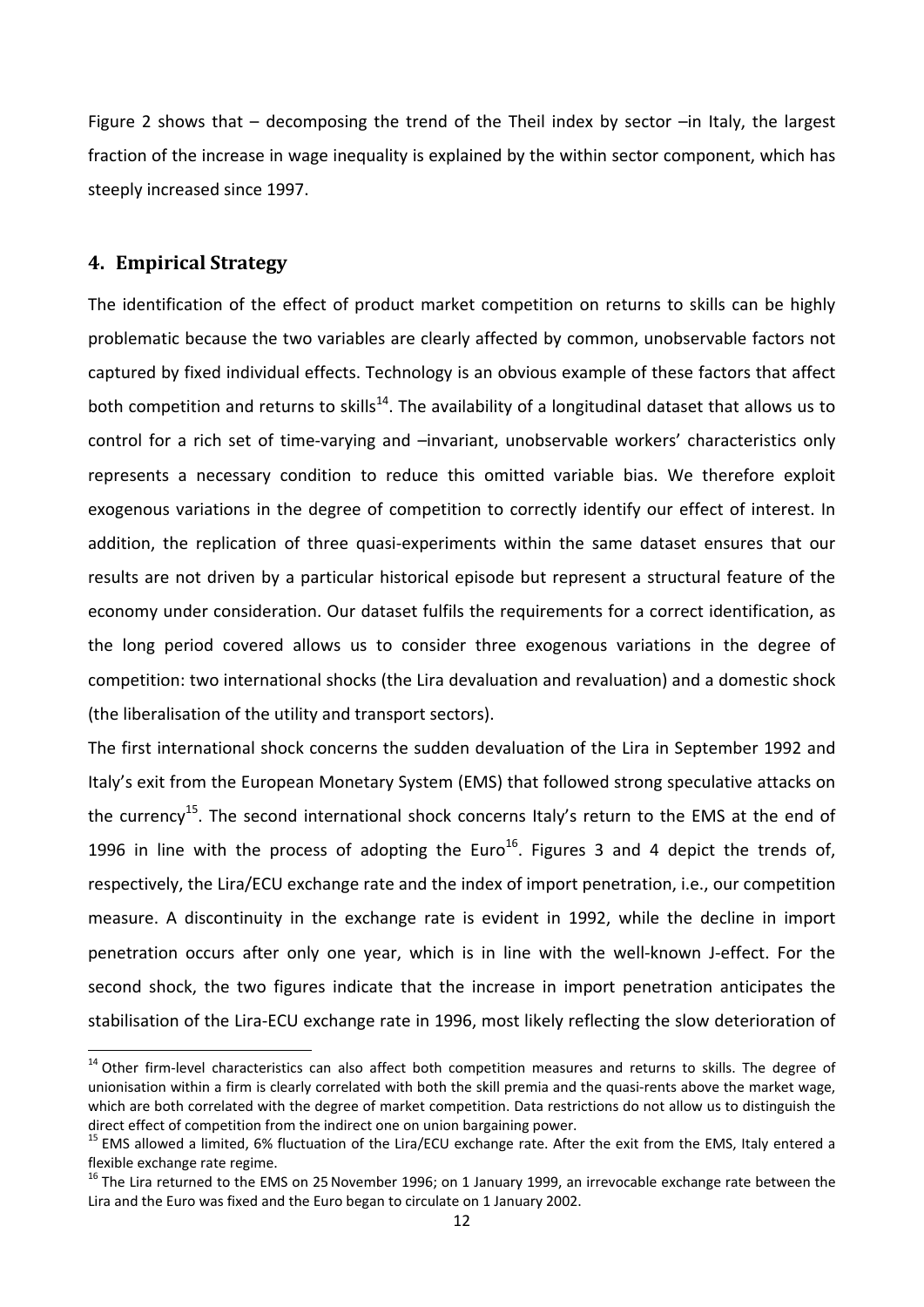Italian competitiveness. However, the bulk of the increase in import penetration clearly occurred after the adoption of the Euro. In summary, the two currency shocks seem to have clear effects on our sectoral measure of international competition: while the 1992 Lira devaluation was associated with a decrease in competition (i.e., less import penetration), the return of the Lira to the EMS was associated with an increase in competition.

Assessing the effects of two opposite currency shocks that occurred in close proximity has advantages and disadvantages for our identification strategy. The pro is that the persistency in the unobservable factors affecting the policy under consideration is excluded because the two opposite shocks occurred within a relatively brief period (see Betrand et al. 2004 for a discussion of this problem). The disadvantage is that hysteresis in export behaviour (Baldwin and Krugman 1989) and lagged adjustments in skill supply (Lopez and Namini 2013) may delay the response to the shock, for instance because marginal firms may continue exporting even after the revaluation of 1997<sup>17</sup>. We distinguish between the short- and long-term effects of the shock to mitigate these potential sources of bias.

The domestic shock concerns the process of deregulation of the energy, communication and transport sectors during the period 1999‐2001 (see Bassanini and Brunello 2011). As shown in Figure 5, the PMR index that we use to measure market regulation decreases substantially from the end of the 1990s until 2004. However, the gradual decline in the index that occurs after 2001 suggests that it is difficult to identify a clear structural break in this case. We hence exclude the years from 1999 to 2001 altogether. Moreover, in analyses available upon request, we confirm that our results are not affected by small changes in the period considered.

For the practical assessment of the hypotheses presented in Section 2, we follow Guadalupe (2007) and use these exogenous policy changes in a reduced-form DID specification. As is common in a DID framework, we define two periods, before and after the experiment, as captured by the dummy variable *post*, which equals one, after 1992 or 1996 for the two external shocks and after 2001 for the domestic shock<sup>18</sup>. The logarithm of the real gross weekly wage of individual *i* with skill *k* in sector *j* in time *t* is modelled as a function of a vector of individual and sectoral controls:

 $17$  In addition, if the decrease in skill premia following the 1992 devaluation reduces the long-run supply of skills, the estimated increase in returns to skills following the Euro shock could be upward biased, as it would also reflect the reaction of skill premia to this change in the fundamentals.<br><sup>18</sup> Specifically, we consider three sub-periods: 1987‐1996 for the devaluation shock, 1993‐2005 for the revaluation

shock and 1993‐2007 for the PMR shock, excluding the years between 1999 and 2001 when the main liberalisation process occurred.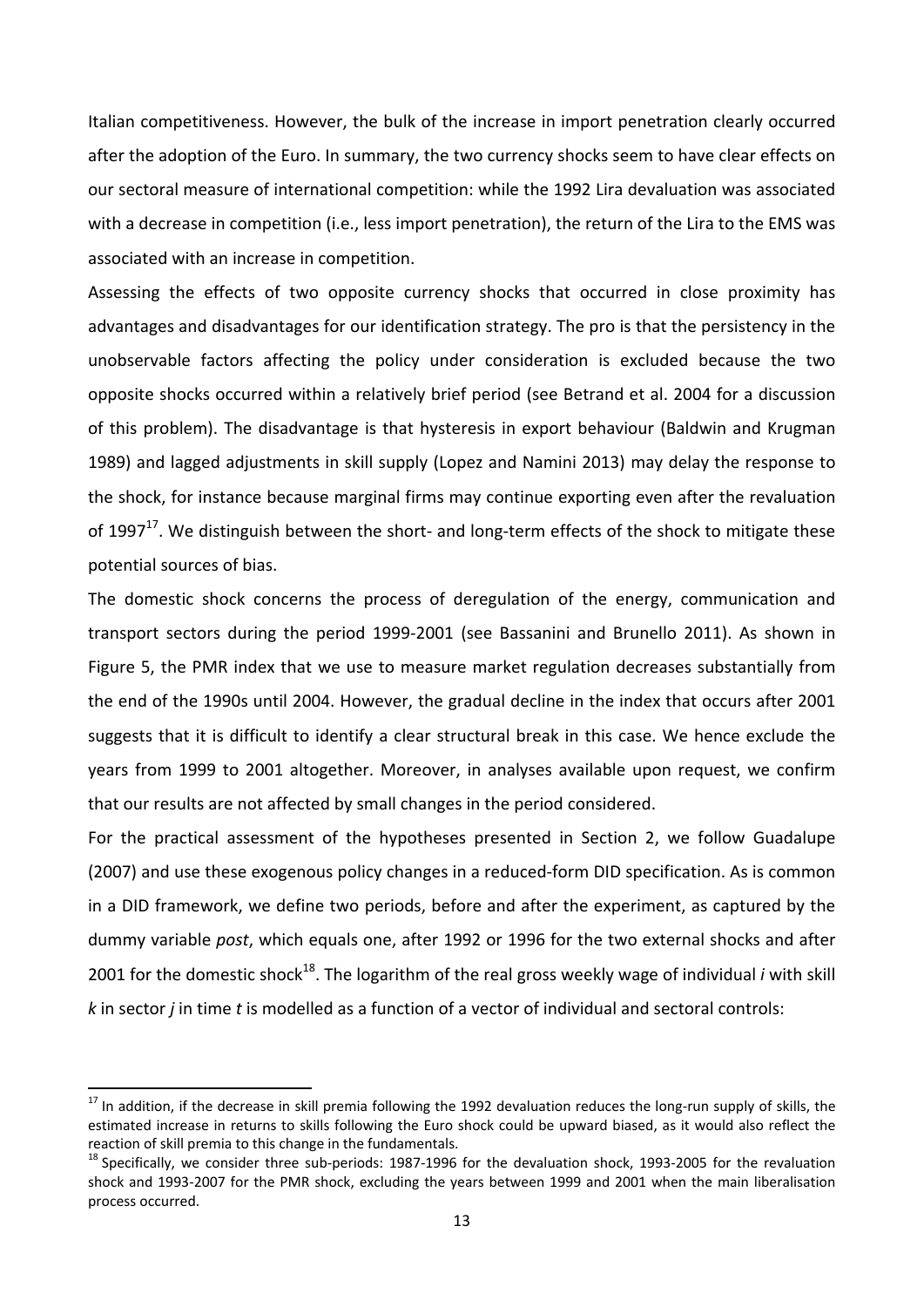(7) 
$$
log(w_{ijkt}) = \alpha + X'_{ijkt}\gamma + (post_t * exp^j_{pre} * S^k_{it}) \theta + \lambda (post_t * exp^j_{pre}) + \lambda_0 (post_t) + \lambda_1 (exp^j_{pre}) + \lambda_2 (exp^j_{pre} * S^k_{it}) + \lambda_3 (post_t * S^k_{it}) + \rho S^k_{it} + d_t + d_k + d_i + \varepsilon_{ijkt}
$$

where  $exp^j_{pre}$  indicates how sensitive a given sector *j* was to competition prior to the experiment – i.e., the value of the continuous import penetration and PMR indexes before the shock  $-S^k_{tt}$  is the proxy for a worker's skill and our key variable is the triple interaction  $post_t * exp^j_{pre} * S^k_{it}$ , the estimated coefficient of which  $\theta$  captures the relative change in the skill premium triggered by the shock.

As is common in a reduced‐form DID specification, the identification of this effect is ensured by including all possible sources of heterogeneity that are likely to be correlated with the effect of interest. First, year, sector, and individual fixed effects  $(d_t, d_k$  and  $d_i$ , respectively) are added to eliminate unobservable heterogeneity affecting our estimates. Second, we saturate the model with respect to the three variables in the triple interaction to isolate the effect of interest from the following: a pre-existing trend in returns to skills in more exposed sectors ( $exp^j_{pre}*S^k_{it}$ ), the direct effect of the shock on the skill premia ( $post_t * S_{it}^k$ ) and the overall effect of the competition shock on wages ( $post_t * exp^{j}_{pre}$ ). Third, as suggested by Bertrand et al. (2004), in all the analyses of this paper standard errors have been computed using sectors as cluster units to reduce the overacceptance of H1 typical of DID estimators. Finally, our rich dataset allows us to control for very detailed time‐varying proxies for a worker's carrier, such as unemployment spells and earnings from self‐employment, and further proxies for workers' abilities and skills, such as tenure and effective individual experience.

Specifically, we include the following individual controls in all estimates presented in next section: age, effective experience and their squares; dummies for part-time employment, unemployment or temporary suspension of working activities (i.e., *cassa integrazione*); the number of weeks in a year spent in unemployment or working as a public employee or self-employed and the annual labour income coming from these activities. Fourth, we include controls for firm size (in log) and dummies for the firm's type (single firm, leader or belonging to a holding company) in all models. This rich set of controls allows us to distinguish the effect of competition on wages from that on several variables affecting earnings.

Because individuals may change sectors in response to changes in competition, the total change in the skill premium measured in equation 7 (called the "overall model") is a combination of a price effect (a skill becoming more valuable as competition increases) and job changes (voluntary and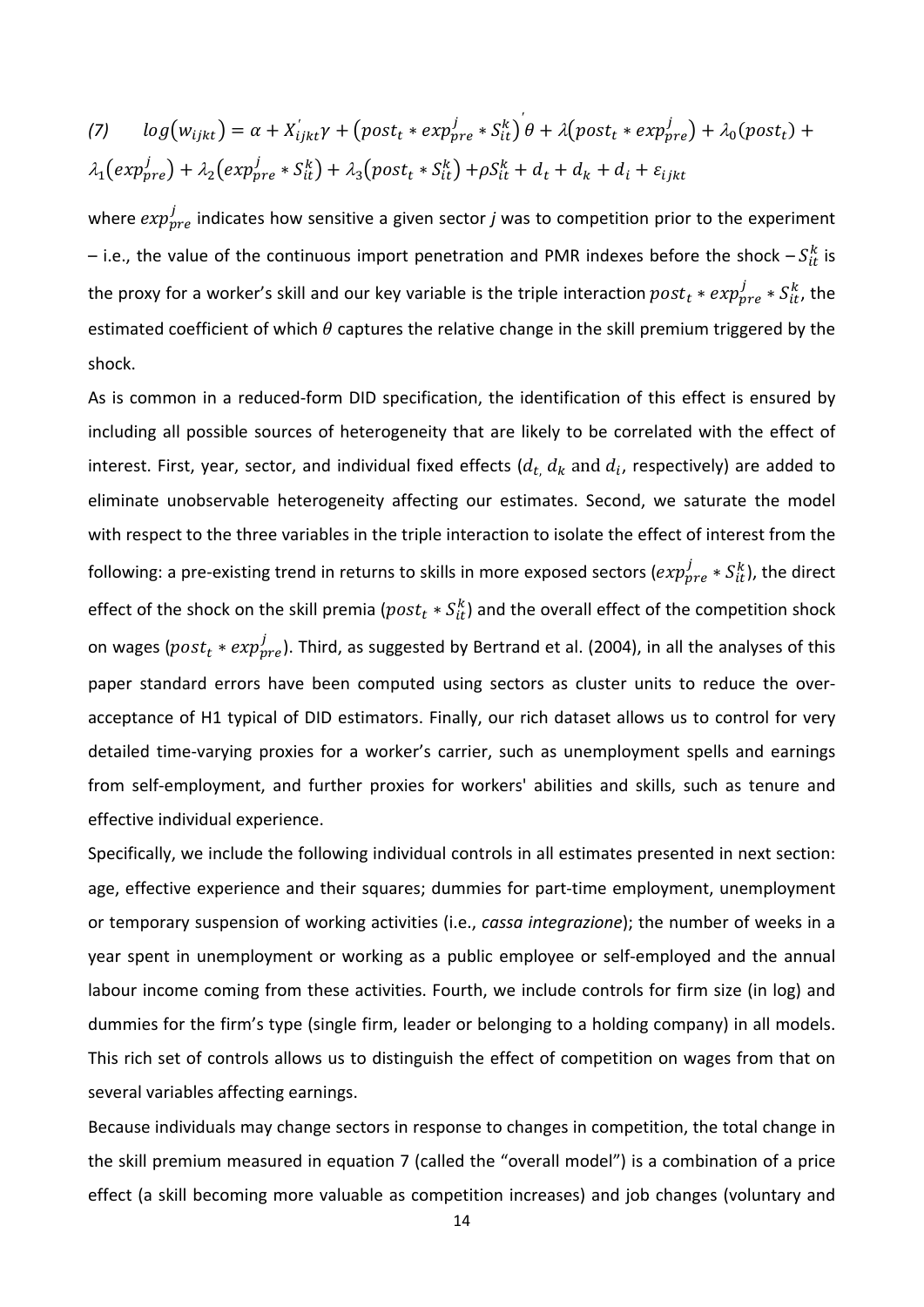involuntary). As in Guadalupe (2007), we isolate a pure price effect of competition from the compositional changes in the workforce triggered by the shock. We obtain the pure price effect by estimating equation 7 for stayers only, hence treating wage changes due to sector changes as shocks idiosyncratic to the individual rather than to the sector<sup>19</sup>. To shed light on a potential mechanism behind the estimated effects  $-$  i.e., skill-biased technical change  $-$  we also estimate the "overall" model when including the OECD index of a sector's investment intensity, the mean educational attainment of workers in the sector, the interactions both variables with the skill dummy and the worker's tenure (also squared) as a proxy for specific skills.

We further extend the analysis of Guadalupe (2007) by examining an additional source of technological (or productivity) heterogeneity at the firm level. We assume that greater competition increases the returns to skills, especially in firms that are more distant from the technological frontier. To identify this effect, we exploit cross‐firm variation in both initial competition and technology level. In principle, this would imply modifying our exposure variable to account for these two dimensions. However, to maintain clarity in the interpretation of the interaction terms, we perform our analysis by dividing our sample into small, medium‐sized and large firms. This procedure allows the estimated effects to completely differ across firms of different sizes. Note, however, that the AD‐SILC dataset is not a matched employer‐employee dataset and thus does not allow us to estimate the changes in the returns to skills within a particular firm conditional on its initial class. Therefore, the coefficient of the triple interaction variable should be interpreted in this case as the change in the skill premium for the average firm in the class, which is the result of both changes in skill premia within a firm and firms' movements across classes.

#### **5.** Results

#### *5.1Competition and skill premia*

Before presenting the results of the three quasi-experiments, we estimate the relationship between the skill premium and the two proxies for competition considered in this paper, i.e., import penetration and PMR indexes. In practice, we estimate equation 7 without including the terms with  $post_t$  and considering the current level of the competition indexes instead of the initial level, i.e., the  $exp^j_{pre}$  variable.

<sup>&</sup>lt;sup>19</sup> In particular, we include industry-specific individual fixed effects. Thus, if a worker changes sector, he is treated as a different individual and the estimated effect is net of job changes.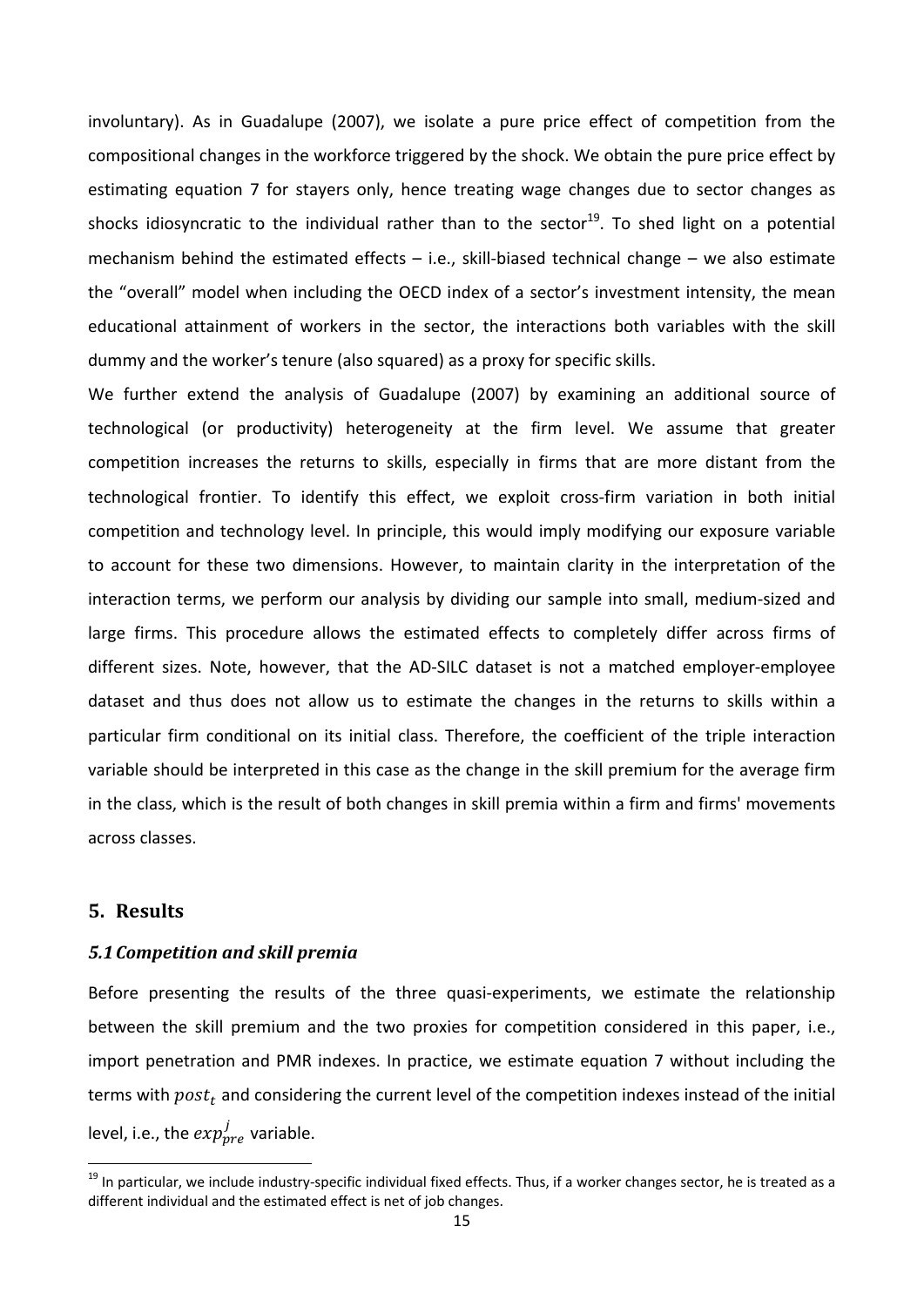Table 2 reports the results of basic least squares and fixed effect regressions, which are estimated for the full sample period 1987‐2007. Panel 1 examines the interaction between import penetration and the white‐collar dummy (henceforth WC). This interaction captures the extent to which skill premia vary according to the exposure of the worker's sector to international competition. Similarly, Panel 2 presents the interaction between the PMR and the WC dummy, which captures the extent to which skill premia vary according to the degree of product market regulation. These preliminary estimates are intended to verify whether the association between skill premia and the two proxies for competition is statistically significant, and therefore, it is worth studying it to understand the determinants of wage inequality.

Column 2 presents simple pooled OLS estimates, which include year, regional and sectoral dummies plus time‐varying individual and sectoral controls. The OLS model indicates that returns to skills increase within sectors as import penetration increases and PMR decreases<sup>20</sup>. A whitecollar worker receives an additional premium of 2.4% when employed in a sector with the average level of import penetration, while the higher WC premium in the sectors affected by the product market deregulation process is offset by a lower, but not statistically significant, average wage.

In column 3, the inclusion of individual fixed effects considerably reduces the magnitude of the additional premium received by the white collars in more competitive sectors. For import penetration, the interaction with the WC dummy remains positive but becomes statistically insignificant when we saturate the model by adding the interaction term between the skill and time dummies (Column 4) and when we fully saturate the model by also including the interaction term between the sectoral and time dummies (Column 5). For PMR, in contrast, the interaction with the WC dummy remains statistically significant even in these more demanding specifications (columns 4 and 5).

Table 3 presents the FE model estimated by dividing the sample into three groups defined on firm size: small (at most 15 employees), medium‐sized (16‐199) and large firm (at least 200). The significant association between the degree of international competition and the skill premium emerges regardless of firm size, but the size of the coefficient is larger in smaller firms. Conversely, a significant association between PMR and the WC dummy only emerges in small and large firms. These results corroborate our contention that the association between competition and returns to skills depends on firm characteristics, which are approximated here by size.

 $^{20}$  Notice that PMR is expressed as an index of restrictions, while import penetration is an index of trade openness; hence an increase in the skill gaps in more open sectors is expressed by different signs of the estimated coefficients in the two cases.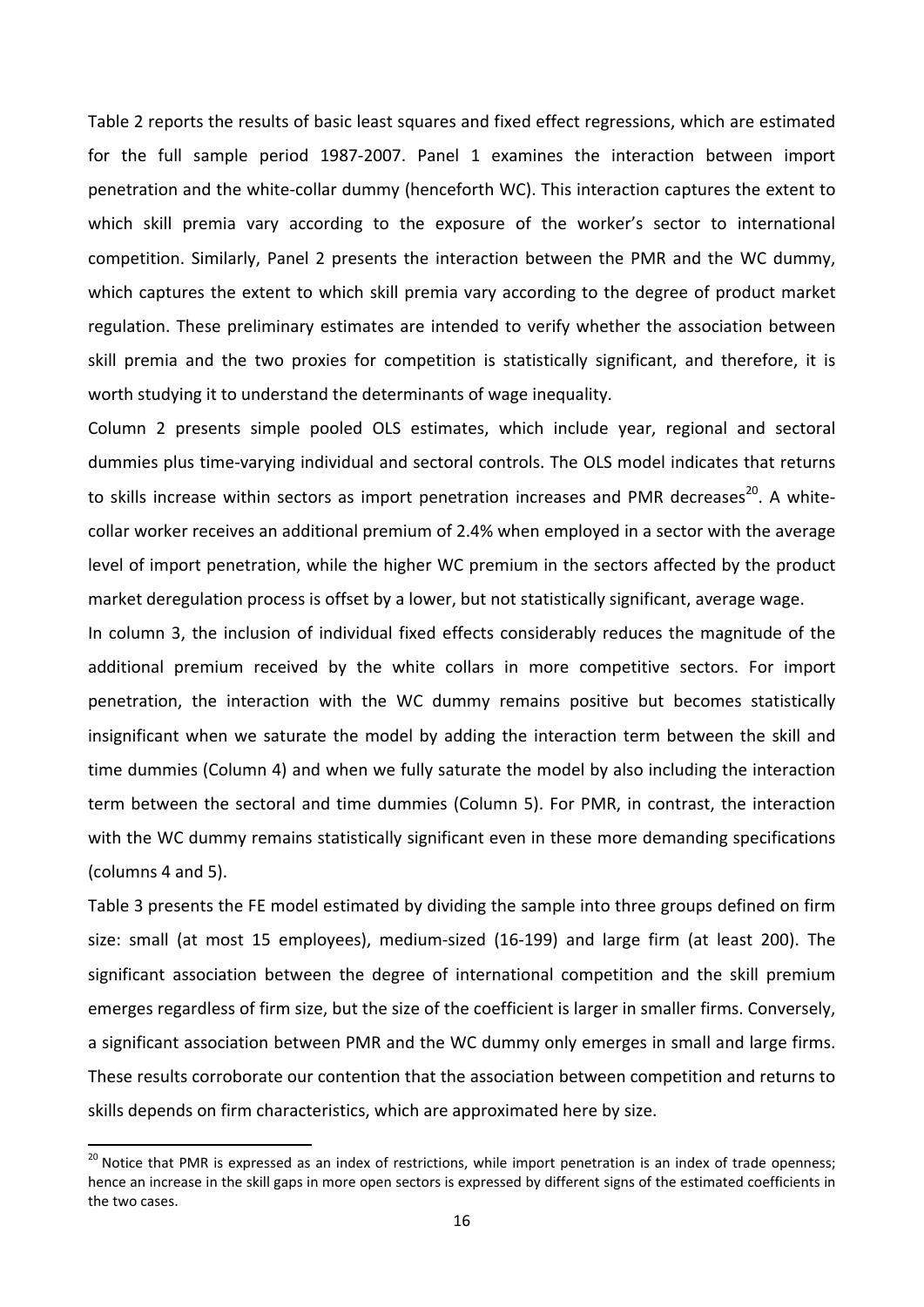However, all of these estimates only suggest a correlation between the skill premia and our two measures of competition. Indeed, these variables could be endogenous or correlated with omitted variables, thereby impeding inferences of a pure causal relationship between changes in competition and skill premia. For instance, an increase in import penetration may depend on a loss of technological competitiveness by Italian firms, which decrease productivity and wages, especially those of skilled workers that complement new technologies. In summary, we cannot argue that results concerning the effect of competition on skill premia presented in tables 2 and 3 are causal, but we can only establish a positive association.

To address the concern of endogeneity in our variable of interest, the following three sub‐sections analyse the effect of three exogenous competition shocks on returns to skills: i) the Lira depreciation in September 1992; ii) the Lira appreciation at the end of 1996; and iii) the product market deregulation that began in the period 1999‐2001. As the measure of skills we use in this paper is admittedly limited, the Appendix replicates our main results for an alternative skill measure constructed by interacting educational and occupational attainments (see Table A1). However, as our results are generally robust, we prefer to employ a simpler and more intuitive skill measure $^{21}$ .

#### *5.2The 1992 devaluation*

The large and sudden depreciation of the Lira in 1992 is the first quasi-natural experiment in the period considered by this paper. This experiment is the most critical for testing the conceptual framework presented in Section 2. Although a currency devaluation should be interpreted as a decrease in international competition, it can have either a negative or a positive effect on returns to skills, the latter being a consequence of the quality-upgrading effect highlighted by Verhoogen (2008). The composite effect of these two contrasting forces is assessed over a long (1987‐1997) and a short (1990‐1995) period. In the latter case, we exclude the years 1992 and 1993 from the analysis, as the effective reduction in import penetration only began in late 1993 (see Figure 4). There are two reasons that the distinction between short- and long-term effects is particularly important for this shock. First, as evident from Figure 3, the Lira revaluation began before its official return to the EMS. Second, the quality-upgrading effect is likely to emerge slowly,

 $21$  The results are also robust to the use of the export share rather than import penetration as proxy for international competition. These additional analyses are available from the authors upon request.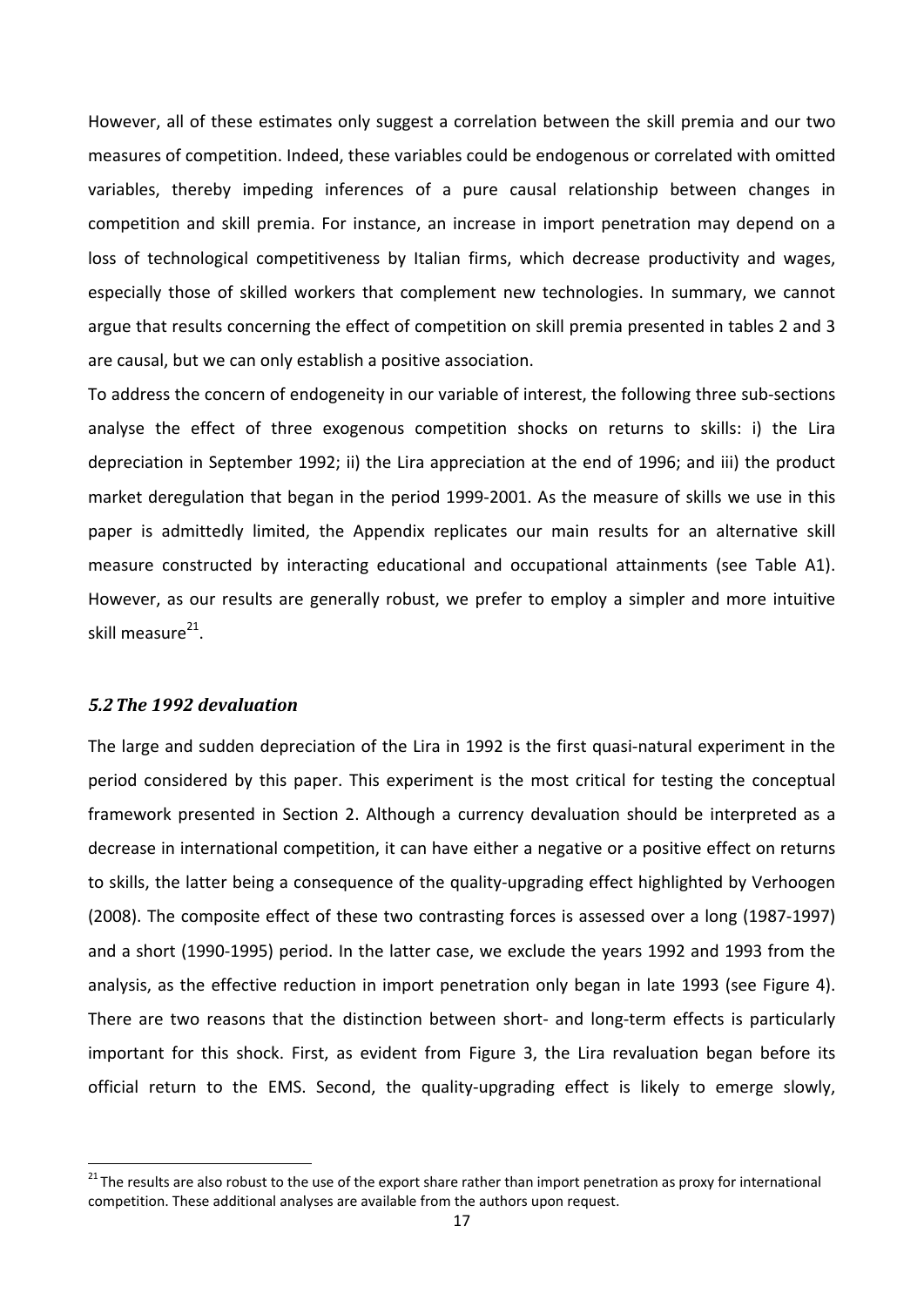especially because, in the pre‐shock context, price competition was the dominant strategy among Italian firms (Basile 2001).

In Table 4, we present the main results for this shock. Recall that the coefficient of interest is that on the triple interaction among import penetration, the WC dummy and the post 1992 dummy. The baseline "overall" model (column 2) indicates that a decrease in competition significantly reduces the white-collar wage premium. The increase in the WC premium observed after 1992 – confirmed by the sign of the interaction between the WC and post‐1992 dummies – is significantly mitigated in sectors relatively more exposed to foreign competition. If, as in Guadalupe (2007), we express the effect of competition as a weighted fraction of the overall change in the skill premium, we find that the increase in the skill premium would have been approximately 20% higher without the decrease in competition $^{22}$ .

In column 3, we estimate the regression for a shorter period and the effect of competition increases by 1/3. Because the revaluation of the Lira begins before the return to the EMS, as part of the process of adopting the Euro, it is possible to attribute this difference between the short‐ and long-term effects to deep adjustments in fundamentals (i.e., changes in the supply of skills, quality‐upgrading) or a slow reversion in the competitive pressure. This partial overlapping of the two currency shocks makes it difficult to fully disentangle these two forces and evaluate the role of quality upgrading in response to the devaluation.

In column 4, the effect of competition is considerably reduced up to becoming nearly significant if we exclusively consider "stayers". This result suggests that part of the estimated effect depends on changes in workforce composition across sectors. As would be expected, the composition and price effects operate in the same direction; thus the decrease in the skill premium is amplified in the "overall" model, in which we account for the sorting of skilled workers into lower quality jobs. In column 4, we consider the overall effect net of the indirect effect of competition on technical change, as proxied by further time‐varying sectoral variables (investment intensity and the mean educational attainment in the sector, both also interacted with the WC dummy)<sup>23</sup>. Interestingly, reducing competition decreases returns to skills relatively more if we control for innovation.

<sup>&</sup>lt;sup>22</sup> The period 1987-1996 was characterised by an increase in skill gaps between white-collars and blue-collars, amounting to approximately 0.030 log points, while, at the average level of import penetration before the shock, the effect of the 1992 Lira depreciation yielded a 0.007 reduction in the skill premium. Notice that for both the 1992 and 1996 shocks, the magnitude of the effect is computed by the ratio between the estimated coefficient computed at the mean import penetration level before the shock and the change (in log points) in the skill premium in the observed period

The results are robust to the use of other sectoral variables, such as R&D or TFP. We select these two proxies to minimise the number of missing observations.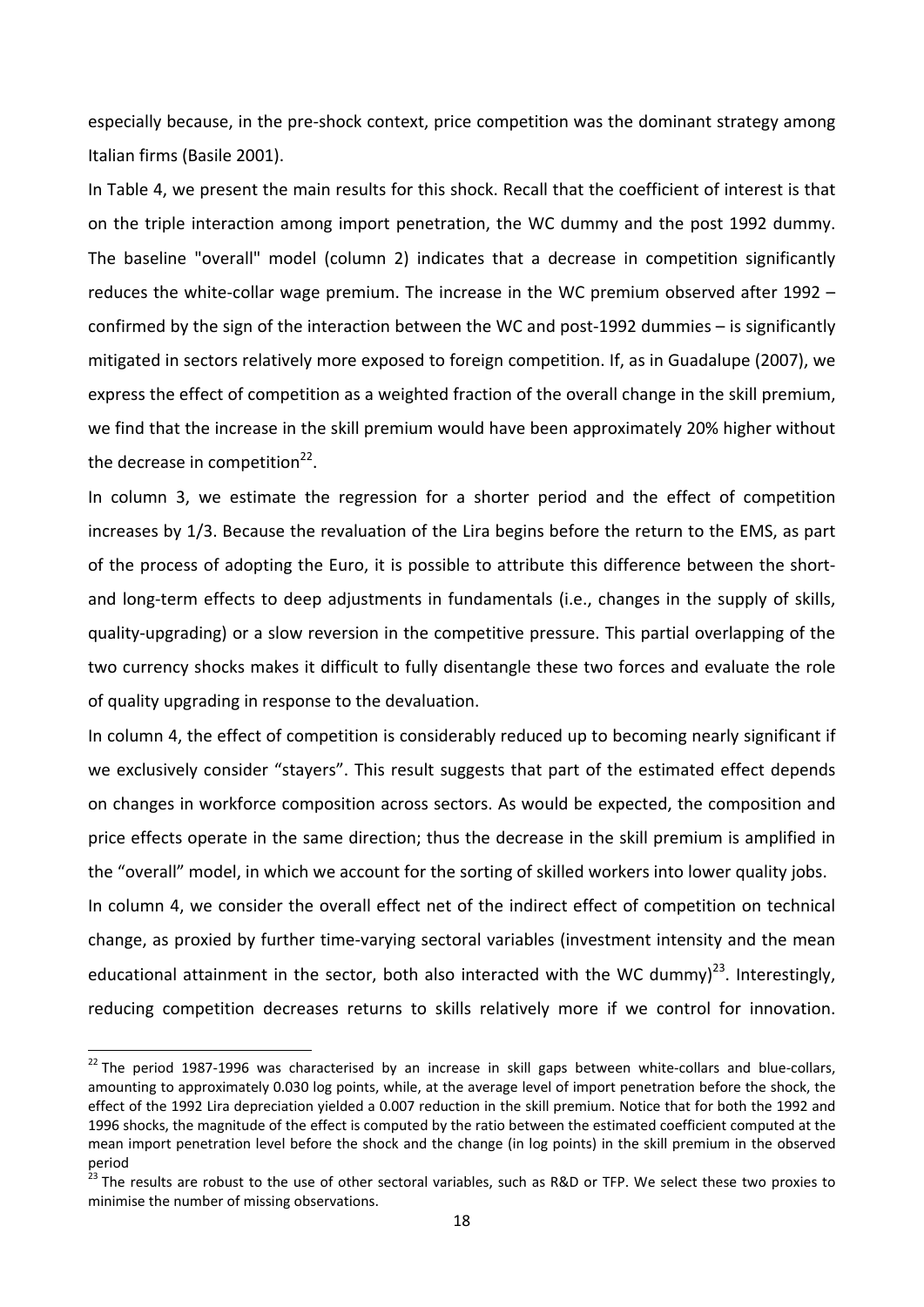Observe here that the innovation proxies capture the indirect effect of competition on skill premia and the triple interaction captures the true direct effect. This result is hence consistent with Verhoogen (2008): the direct effect of competition on returns to skills would have been larger if the 1992 devaluation had not reduced the cost of upgrading the quality of (or innovating) exported products.

Table 5 allows the effect of the 1992 shock to vary according to firm size. As mentioned above, it is unclear whether the quality upgrading effect is able to offset the direct effect of reduced competition, especially for large firms. To address this issue, we estimate the baseline "overall model" but divide the sample according to the three firm‐size classes. The main finding is that a significant decrease in returns to skills in response to a decrease in competition only emerges among medium‐sized firms. Note also that the effect is considerably larger in small firms compared to large ones. This result implies that the quality‐upgrading effect, if any, was modest among large firms. In turn, the large effect of competition on medium‐sized and, to a lesser extent, small firms indicates that the 1992 devaluation may have reduced the role of technological competitiveness, and hence of skilled workers, a key requirement to enter foreign markets (Basile 2001).

#### *5.3The Lira returns to the EMS and the adoption of the Euro*

The second shock considered in this study is the Lira revaluation associated with the process of adopting the Euro. Observe that a revaluation has a less complicated interpretation than devaluation. In this case, there are no theoretical reasons that the revaluation of the Lira should have an ambiguous effect on returns to skills.

Table 6 reports the effect of the Euro shock on returns to skills. To evaluate this effect, we consider the period 1993‐2005 to account for the slow and persistent increase in import penetration after the introduction of the fixed exchange rate (see Fig. 4). The "overall" model presented in Column 2 indicates that the increase in competition following the Lira appreciation in 1996 significantly increases the skill premium. The point estimate of the triple interaction term among import penetration, the WC dummy and the post 1996 dummy amplifies the considerable increase in the WC premium that occurs in all sectors after 1996 (as confirmed by the estimated interaction term between WC and the post shock dummies). This result indicates that the findings of Falvay et al. (2008) for Portugal and those of Guadalupe (2007) for the UK constitute a general feature of various economic systems, rather than a peculiarity associated with specific institutional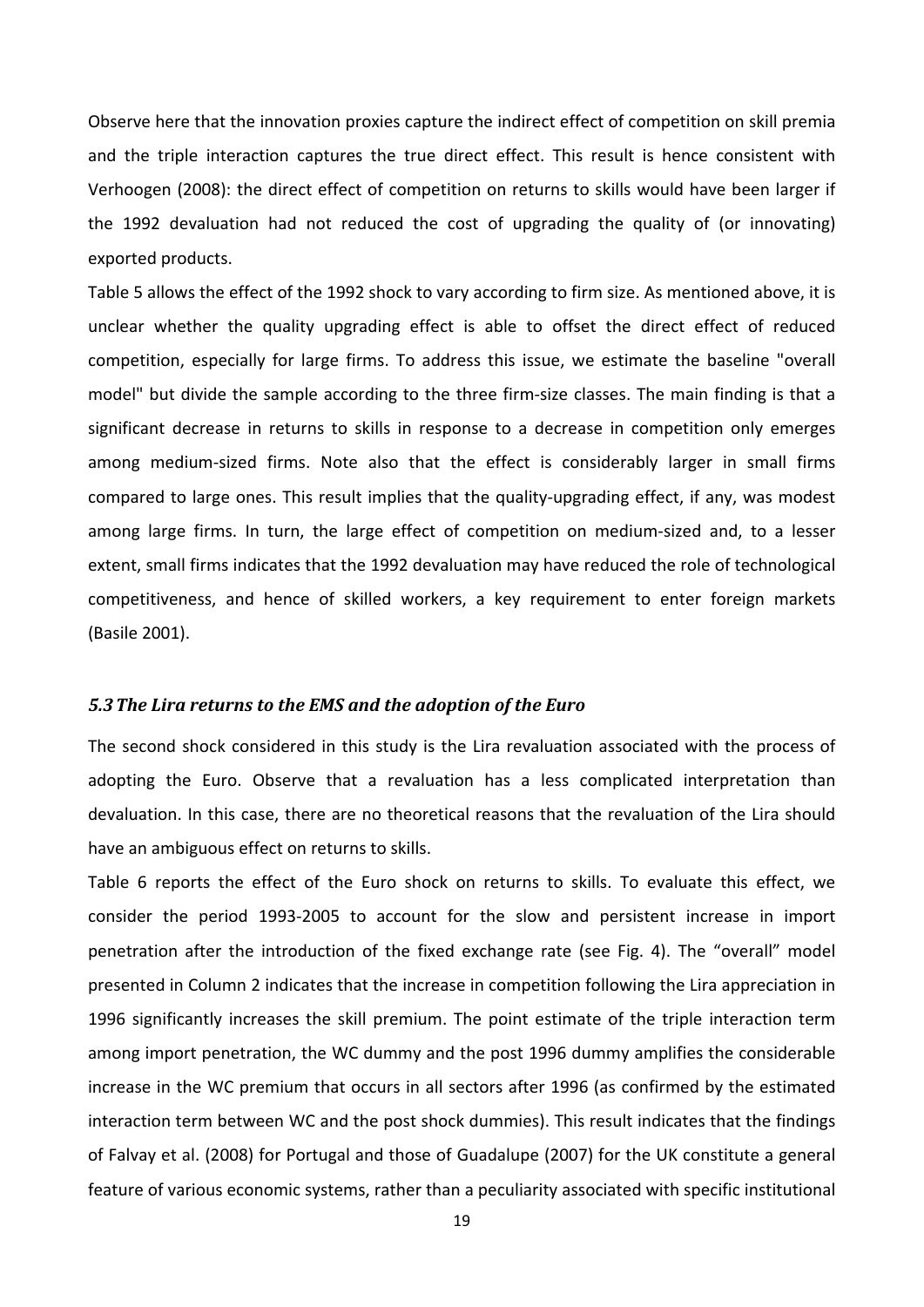characteristics. Moreover, the appreciation of the Lira explains slightly more than 1/4 of the increase in the WC premium<sup>24</sup>. Interestingly, the magnitude of this effect is consistent with that obtained by Guadalupe (2007) for the revaluation of the British Pound.

Column 3 presents the short‐term effect, which is computed over the period 1994‐1999, excluding the two years in which the shock occurred, i.e., 1996 and 1997. Regarding the 1992 shock, the short‐term effect is larger than the long‐term one. However, the short‐term effect of competition is only 9% larger than the long‐term one, suggesting a sluggish adjustment in the supply of educated workers. Finally, Column 4 reveals that the effects of competition are only smaller for "stayers" than those obtained in the "overall" model. This again implies that the composition and price effects operate in the same direction. In Column 5, we demonstrate that our results are unaffected by adding sectoral proxies for technological change. This evidence is consistent with similar robustness checks performed by Guadalupe (2007), in which the skill dummy is interacted with R&D intensity, and suggests that the direct effect of competition shocks on skill premia dominates the indirect effect through technology.

To summarise, we observe perfect symmetry in the effects of the two international shocks. While the 1992 devaluation induced a decrease in returns to skills, the implicit appreciation generated by the introduction of the fixed exchange rate had the opposite effect.

Table 7 presents the effect of the 1996 shock divided by firm‐size classes. The table confirms the second main result of our paper: for this shock, the increase in returns to skills also primarily concerns medium‐sized firms, where the estimated triple interaction is statistically significant at the 95% level. In large firms, the estimated coefficient is not only insignificant, but its size is half that estimated for medium‐sized firms. In small firms, in contrast, the effect is almost as large as in medium‐sized firms, but the statistical significance is low due to the large standard deviation, which reflects the substantial degree of heterogeneity in the performance of smaller firms. Finally, it is worth noting that the effect is sizeable for medium‐sized firms, for which the increase in competition explains approximately 37% of the total increase in the skill premium. The effect is even larger among small firms for which it accounts for 57% of the overall increase. This result is explained by the lower increase in the returns to skills in smaller firms compared to medium‐sized ones during the period under consideration (0.017 versus 0.048 log points, respectively).

<sup>&</sup>lt;sup>24</sup> More precisely, the WC premium increases by 0.035 log points during the period 1993-2005, while, at the average import penetration level before the shock, the effect of the Lira appreciation yields a 0.01 log point increase in the skill premium.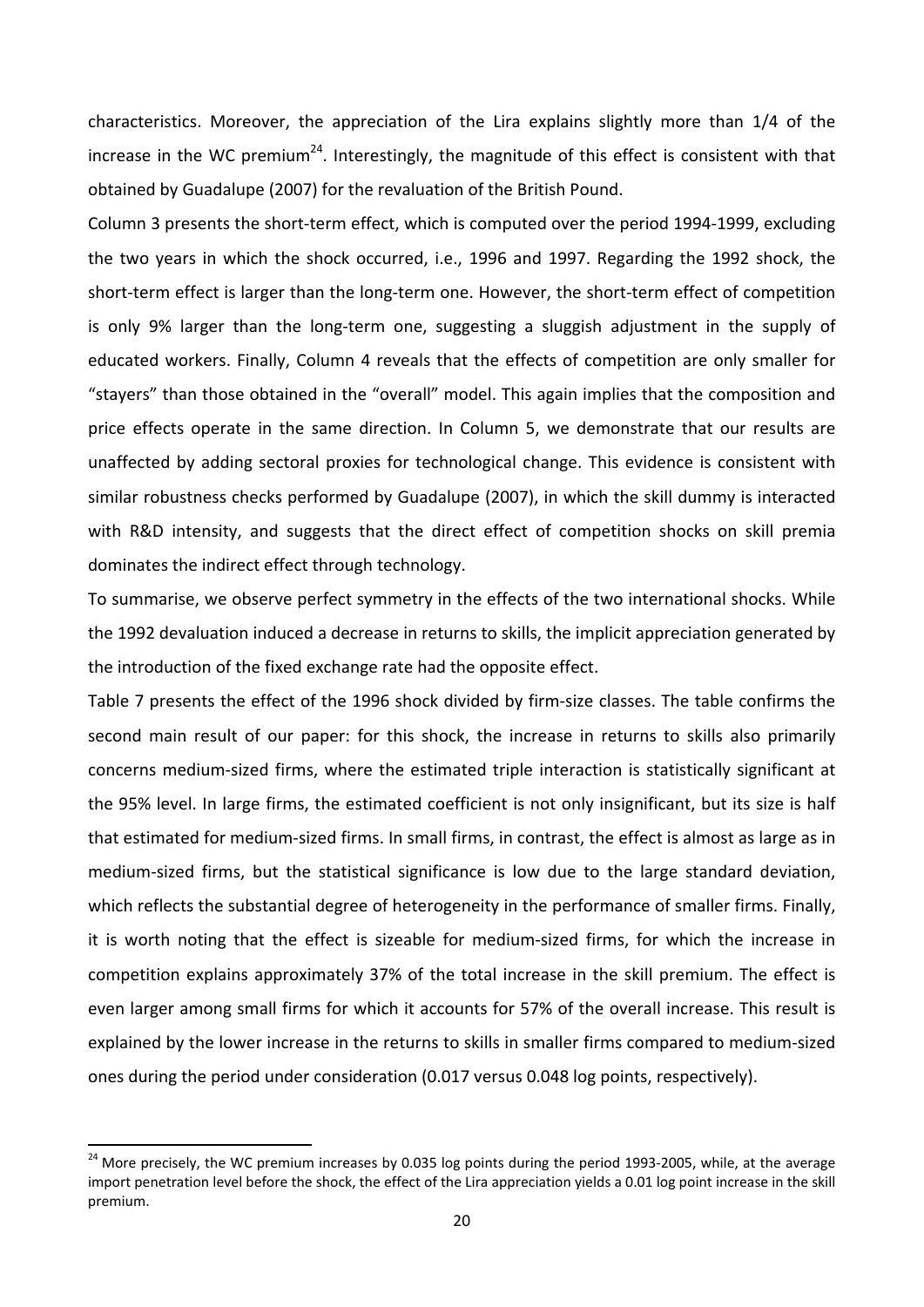#### *5.4Product market deregulation*

In the third quasi‐experiment, we consider the process of deregulation occurring since 1999 in sectors related to electricity, gas and water supply and transport and communication. In this case, the precise timing of the shock is not well identified because sectors are heterogeneous in the timing of deregulation. We choose the period 1999‐2001, as it is the one in which liberalisation began and the decrease in the PMR index was more pronounced (see Figure 5). Moreover, to ensure that all exposed sectors are affected by the shock, we do not consider these three years in the analysis.

Table 8 contains the main results that are organised as in previous analyses. Our variable of interest is the triple interaction term among the PMR index, the WC dummy and the post 1999‐ 2001 dummy. Recall that in this case an increase in competition is expressed through a decrease in the PMR index; thus a negative coefficient implies a positive effect of competition on returns to skills.

Column 2 presents the results of the "overall" model. The point estimate of this effect confirms that greater domestic competition increases the skill premium, which increased during the post shock period, as confirmed by the estimated size of the interaction between WC and the time dummies. However, the effect is only near significance (p‐value=0.141). The lack of significance is primarily a consequence of the large standard error, which is possibly masking very heterogeneous patterns across sectors and firms. As is evident from Column 3, when the effect of interest is estimated for the briefer 1996‐2003 period, it becomes statistically significant because the standard error is reduced by 1/3. In turn, the short-term effect is only 8% larger than the longterm one.

Column 4 only considers "stayers". Although deregulation increases returns to skills, the coefficient of interest loses statistical significance. This result indicates that the increase in the skill premium in sectors more exposed to domestic competition was driven by new workers rather than stayers. Including variables to approximate the technological progress within the sector further reduces the estimated effect, which maintains its sign but it is far from being statistically significant (Column 5)<sup>25</sup>. In this case, the lack of robustness in the effect of deregulation seems to reflect the heterogeneous effect of PMR, which depends on firm size, rather than an indirect

<sup>&</sup>lt;sup>25</sup> Note that we assess the validity of this experiment by conducting a placebo experiment. Specifically, we impose a shock in 1995 and estimate its effects for the period 1990‐2002. The validity of the PMR shock is confirmed by this placebo experiment, which yields a positive sign for the triple interaction term. The results are available from the authors upon request.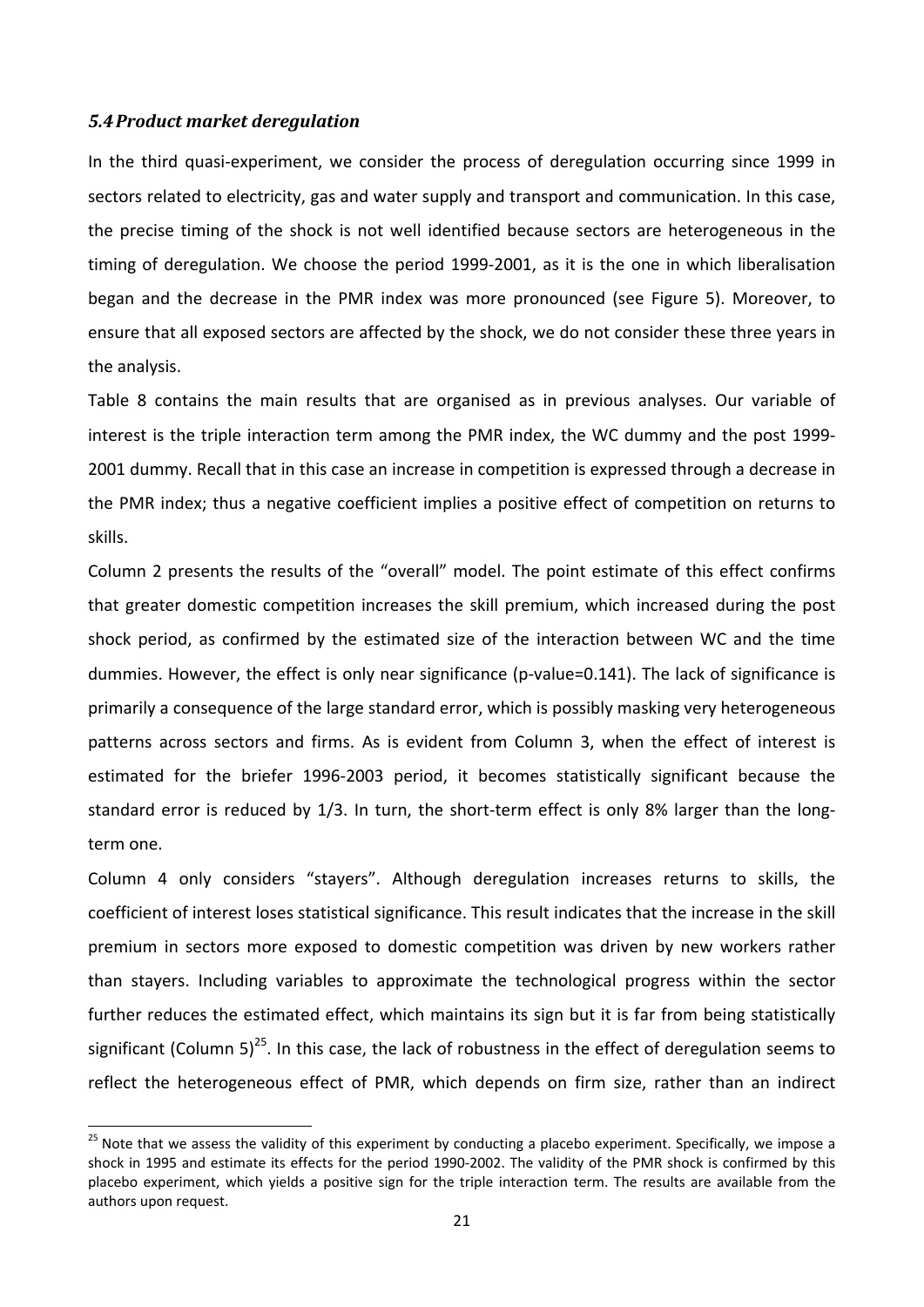effect of competition on innovation, which is not in keeping with the sluggish investments in new technologies by private Italian firms.

The deregulation process impacted sectors dominated by large firms. In 1998, the share of employees in large firms in the sectors exposed to deregulation was 50%, while it was only 29% in the remaining sectors. Therefore, we should expect that deregulation has a large impact on large firms, forcing them to restructure and increase the share of employees with high abilities. In accordance with this expectation, the PMR analysis dividing observations by firm‐size classes indicates that the increase in the WC premium has been concentrated among large firms, while it has no impact on small and medium‐sized ones (see Table 9).

The aggregate effect, however, was modest compared to the increase in the WC premium that occurred between 1993 and 2007 (0.091 log points). Weighting the estimated triple interaction term by the share of workers employed in the sectors affected by the shock, the deregulation process explains only 3.6% of the increase in the skill premium (3.4% in large firms).

To recapitulate, our results for the domestic shock, i.e., the deregulation of the utility, transport and communication sectors, stress the crucial role played by initial conditions in mediating the effect of competition on returns to skills. We find that the impact of competition in sectors with a low initial degree of competition is entirely concentrated in large firms that upgrade the quality of their labour force to escape potential competition from entrants (Aghion et al. 2005). This effect was, however, modest, most likely indicating a partial or imperfect liberalisation process.

#### **6. Conclusions**

This paper explores the effects of three changes in product market competition on the returns to skills for a panel of Italian males. Our study confirms previous findings from different countries indicating a positive and sizeable effect of competition on skill premia and, more generally, skill upgrading. Also consistently with previous work, the short‐term effects are generally stronger than long-term ones, as gradual adjustments in the skill composition mitigate the increase in skill premia. This result is not obvious given the several anomalies that distinguish the Italian labour market from those of other developed countries. Notably, Italy is well known as a country where family ties and professional and workers' organisations prevent an efficient allocation and compensation of talented individuals. In this immobile context, an increase in competition may represent an indirect means of addressing static and dynamic inefficiencies, although the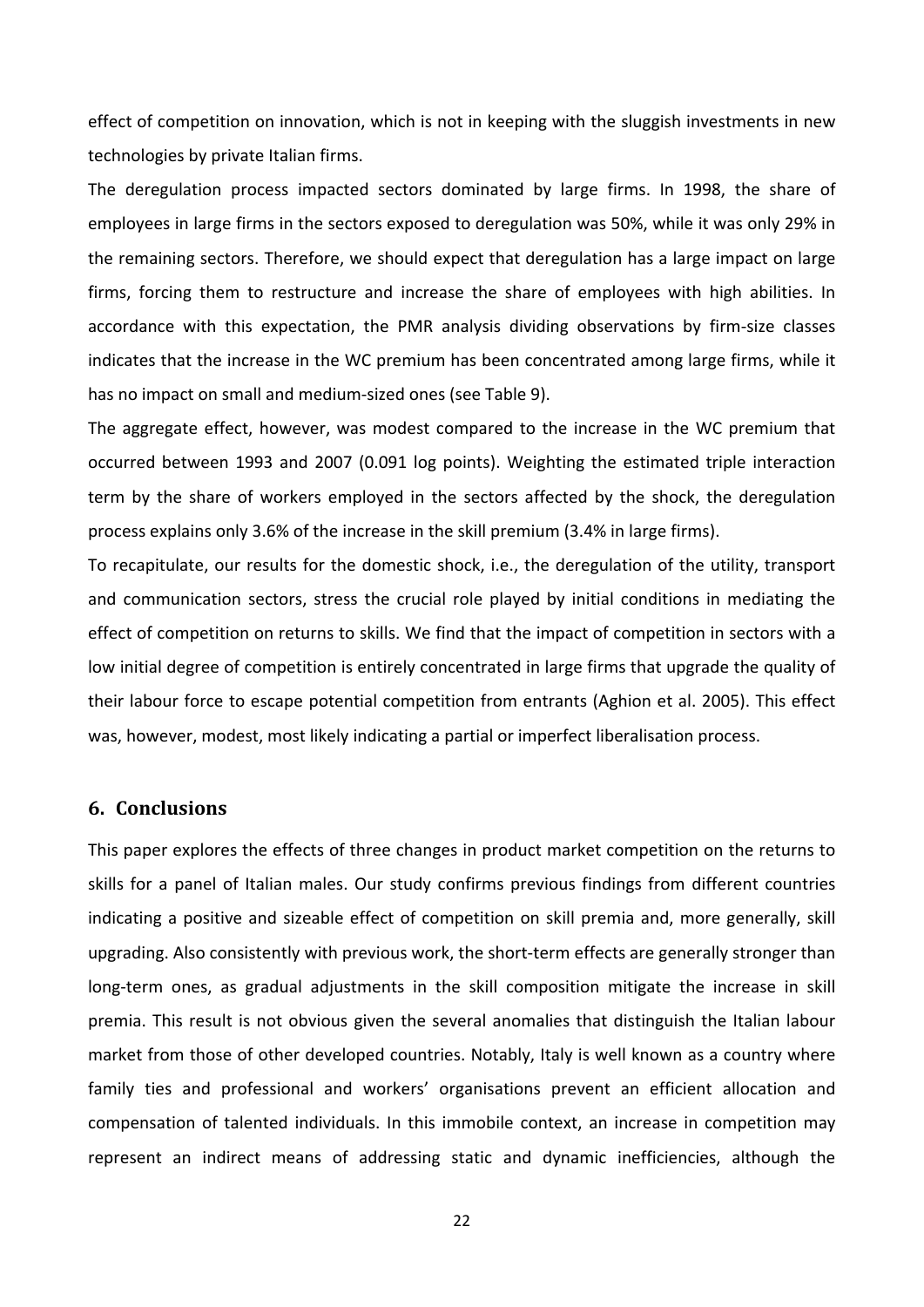extremely poor performance in productivity growth indicates that this effect is far from being sufficient and other complementary reforms are needed for Italy to recover.

Our novel result concerns the heterogeneity in the effect of competition that depends on the nature of the shock and firm size. First, we observe perfect symmetry in the effects of the two opposite international shocks. The negative effect of the 1992 devaluation on returns to skills is remarkably different from the results obtained in previous contributions, but it is broadly consistent with previous empirical evidence for Italy. Our theoretical section offers a simple explanation for this effect that associates the scope for skill adjustment with the initial skill or technological level. Second and related to this, as the scope for skill adjustment should be greater for low productivity firms, it is unsurprising that the two international shocks have a larger effect on small and medium‐sized firms, which are arguably characterised by lower initial skill and productivity levels. This result does not hold, however, for the domestic shocks provided that liberalisation has a larger impact on incumbents that were previously sheltered from any entry threat. This is not surprising because, in our data, large firms are prevalent in the service, transport and utility sectors.

Our analyses can be extended in two promising directions. On the one hand, using a matched employer‐employee dataset, it would be interesting to provide a more precise interpretation of the role played by firm characteristics in mediating the effect of the shock on skills. On the other hand, it would be interesting to understand whether the bulk of the increase in the skill premium is explained by a change in rent‐sharing behaviour within the firm or a decrease in the minimum wage established in Italy at the occupation‐sector level.

#### **References**

Abowd J., Lemieux T., 1993. "The effects of product market competition on collective bargaining agreements: The case of foreign competition in Canada," *Quarterly Journal of Economics*, vol. 108(4), pp. 983–1014.

Acemoglu D., Aghion P., Violante G., 2001. "Deunionization, technical change and inequality," *Carnegie‐Rochester Conference Series on Public Policy*, vol. 55(1), pp. 229‐264.

Acemoglu D. and D. Autor (2011) "Skills, tasks and technologies: Implications for employment and earnings". In O. Ashenfelter and D. Card (Eds.), Handbook of Labor Economics, pp. 1043‐1171.

Aghion P., Bloom N., Blundell R., Griffith R., Howitt P., 2005. "Competition and Innovation: An Inverted‐U Relationship," *The Quarterly Journal of Economics*, vol. 120(2), pp. 701‐728.

Aghion P., Blundell R., Griffith R., Howitt P., Prantl S., 2009. "The Effects of Entry on Incumbent Innovation and Productivity," *The Review of Economics and Statistics*, vol. 91(1), pp. 20‐32.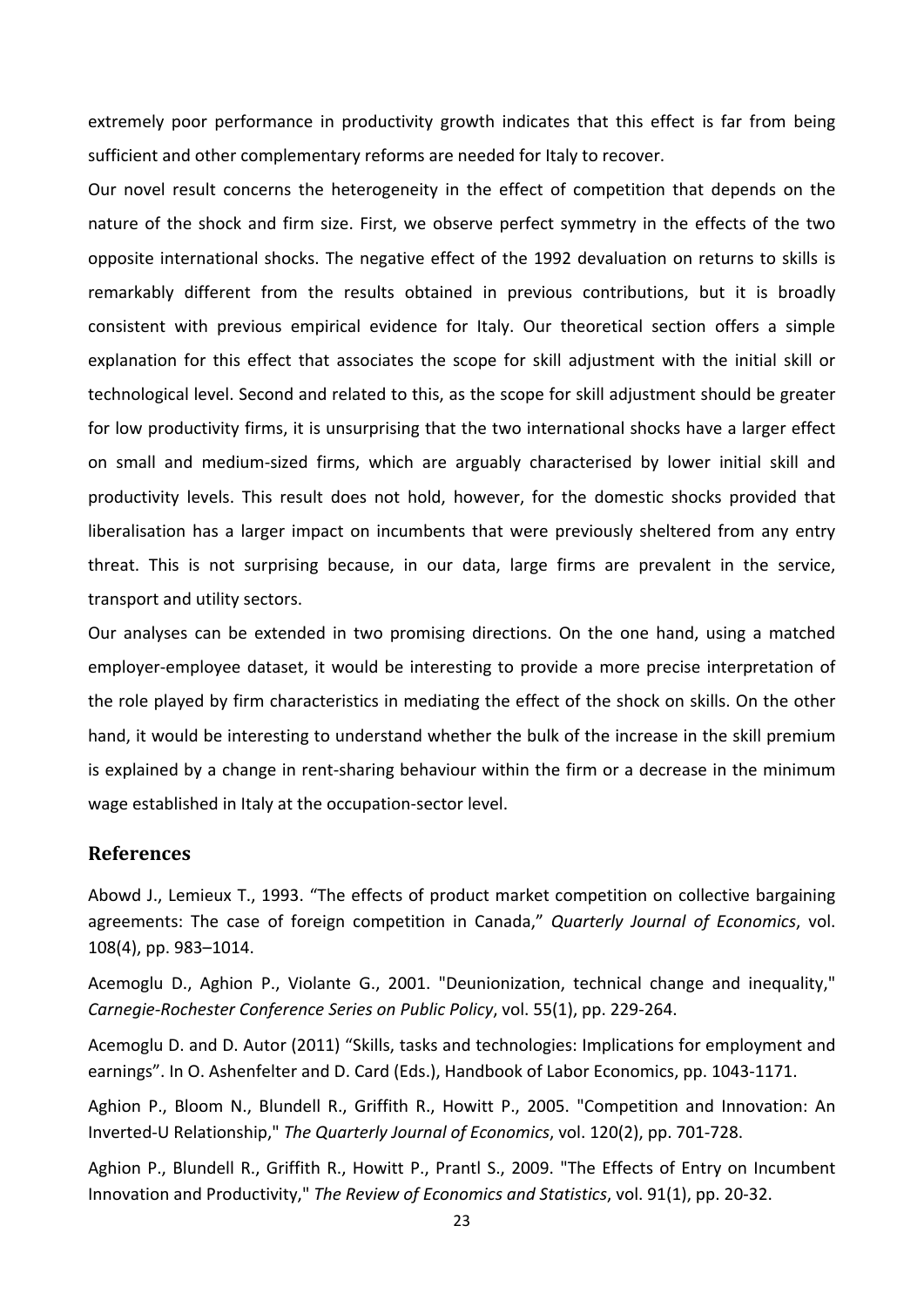Alesina A., Ardagna S., Nicoletti G., Schiantarelli F., 2011. "Regulation and Investment," *Journal of the European Economic Association*, vol. 3(4), pp. 791‐825.

Amiti M, Cameron L., 2012. "Trade Liberalization and the Wage Skill Premium: Evidence from Indonesia," *Journal of International Economics*, vol. 87(2), pp. 277‐287.

Baldwin R., Krugman P., 1989."Persistent Trade Effects of Large Exchange Rate Shocks," *The Quarterly Journal of Economics*, vol. 104(4), pp. 635‐54.

Basile R., 2001. "Export behaviour of Italian manufacturing firms over the nineties: the role of innovation," *Research Policy*, vol. 30(8), pp. 1185‐1201.

Bassanini A., Brunello G., 2011. "Barriers to entry, deregulation and workplace training: A theoretical model with evidence from Europe," *European Economic Review*, vol. 55(8), pp. 1152‐ 1176.

Bertrand M., Duflo E., Mullainathan S., 2004. "How Much Should We Trust Differences-in-Differences Estimates?," The Quarterly Journal of Economics, vol. 119(1), pp. 249‐275.

Boone J., 2000. "Competition," *Discussion Paper*, no. 2000‐104, Tilburg University, Center for Economic Research.

Borjas G., Ramey V., 1995. "Foreign competition, market power, and wage inequality," *Quarterly Journal of Economics*, vol. 110(4), pp. 1075–110.

Buccirossi P., Ciari L., Duso T., Spagnolo G., Vitale C., 2013. "Competition Policy and Productivity Growth: An Empirical Assessment," *The Review of Economics and Statistics*, vol. 95(4), pp. 1324‐ 1336.

Bugamelli M., Schivardi F., Zizza R., 2010. "The Euro and Firm Restructuring," *NBER Chapters, in: Europe and the Euro*, pp. 99‐138 National Bureau of Economic Research.

Card D., 1986. "The impact of deregulation on the employment and wages of airline mechanics," *Industrial and Labor Relations Review*, vol. 39(4), pp. 527–38.

Consoli D., Vona F., Rentocchini F., 2014. "That was then, this is now: Skills and Routinization in the 2000s," *INGENIO (CSIC‐UPV) Working Paper*, 201306.

Crinò R., Epifani P., 2012. "Productivity, Quality and Export Behaviour," *Economic Journal*, vol. 122(565), pp. 1206‐1243.

Davidson C., Matusz S., Shevchenko A., 2008. "Globalization and firm level adjustment with imperfect labor markets," *Journal of International Economics*, vol. 75(2), pp. 295‐309.

Falvey R., Greenaway D., Silva J., 2008. "International Competition, Returns to Skill and Labor Market Adjustment," *Discussion Papers*, n. 08/10, University of Nottingham.

Falvey R., Greenaway D., Silva J., 2010. "Trade liberalisation and human capital adjustment," *Journal of International Economics*, vol. 81(2), pp. 230‐239.

Franzini M., Raitano M., 2012. "Few and underutilized? Overeducation on Italian graduates," in Mandrone E. (eds) Labour Economics: PLUS Empirical Studies, Rubbettino.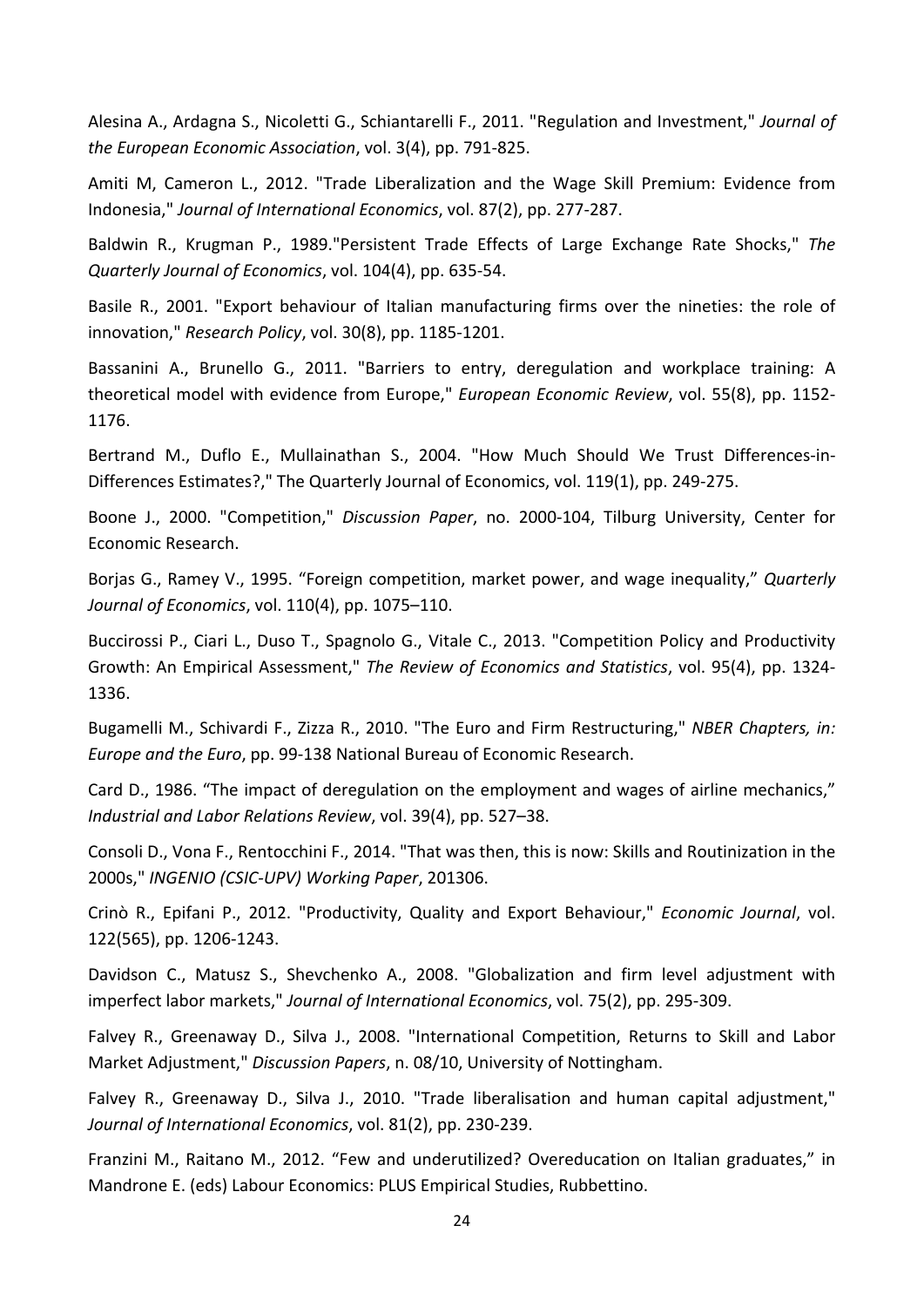Frias J., Kaplan D., Verhoogen E., 2012. "Exports and Within‐Plant Wage Distributions: Evidence from Mexico," *American Economic Review*, vol. 102(3), pp. 435‐40.

Goos M., Manning A., 2007. "Lousy and Lovely Jobs: The Rising Polarization of Work in Britain," *The Review of Economics and Statistics*, vol. 89(1), pp. 118‐133.

Griffith R., Harrison R., Simpson H., 2010. "Product Market Reform and Innovation in the EU," *Scandinavian Journal of Economics*, vol. 112(2), pp. 389‐415.

Guadalupe, M. 2007. "Product Market Competition, Returns to Skill, and Wage Inequality," *Journal of Labor Economics*, vol. 25, pp. 439‐474.

Helpman E., Itskhoki O., Redding S., 2010. "Inequality and Unemployment in a Global Economy," *Econometrica*, vol. 78(4), pp. 1239‐1283.

Helpman E., Itskhoki O., Muendler M., Redding S., 2012. "Trade and Inequality: From Theory to Estimation," *CEP Discussion Papers*, no. 1138.

Jean S., Nicoletti G., 2004. "Regulation and Wage Premia," *CEPII Working Papers*, 2004‐12.

Krishna P., Poole J., Zeynep Senses M., 2012. "Trade, Labor Market Frictions, and Residual Wage Inequality across Worker Groups." *American Economic Review*, vol. 102(3), pp. 417‐23.

Kugler A., Pica G., 2004. "Effects of Employment Protection and Product Market Regulations on the Italian Labour Market," *CEPR Discussion Papers*, no. 4216.

Kurokawa Y., 2011. "Variety‐skill complementarity: a simple resolution of the trade‐wage inequality anomaly," *Economic Theory*, , vol. 46(2), pp. 297‐325.

Lemieux T., 2006, "Increasing Residual Wage Inequality: Composition Effects, Noisy Data, or Rising Demand for Skill?," *American Economic Review*, vol. 96(3), pp. 461‐498.

Lopez R., Namini J., 2013. "Factor Price Overshooting with Trade Liberalization: Theory and Evidence." *Scottish Journal of Political Economy*, vol. 60(2), pp. 139–181.

Lu Y., Ng T. (2013) "Import Competition and Skill Content in U.S. Manufacturing Industries". *Review of Economics and Statistics*, 95(4), pp. 1404–1417.

Macis M., Schivardi F., 2012. "Exports and Wages: Rent Sharing, Workforce Composition or Returns to Skills?," *IZA Discussion Papers*, no. 6466.

Melitz M., 2003. "The Impact of Trade on Intra-Industry Reallocations and Aggregate Industry Productivity," *Econometrica*, vol. 71(6), pp. 1695‐1725.

Melitz M., Gianmarco I., Ottaviano P., 2008. "Market Size, Trade, and Productivity," *Review of Economic Studies*, vol. 75(1), pp. 295‐316.

Neary J., 2002. "Foreign Competition and Wage Inequality," *Review of International Economics*, vol. 10(4), pp. 680‐93.

Nelson, R., Phelps, E., 1966. "Investment in humans, technological diffusion, and economic growth," American Economic Review, vol. 51 (2), pp. 69‐75.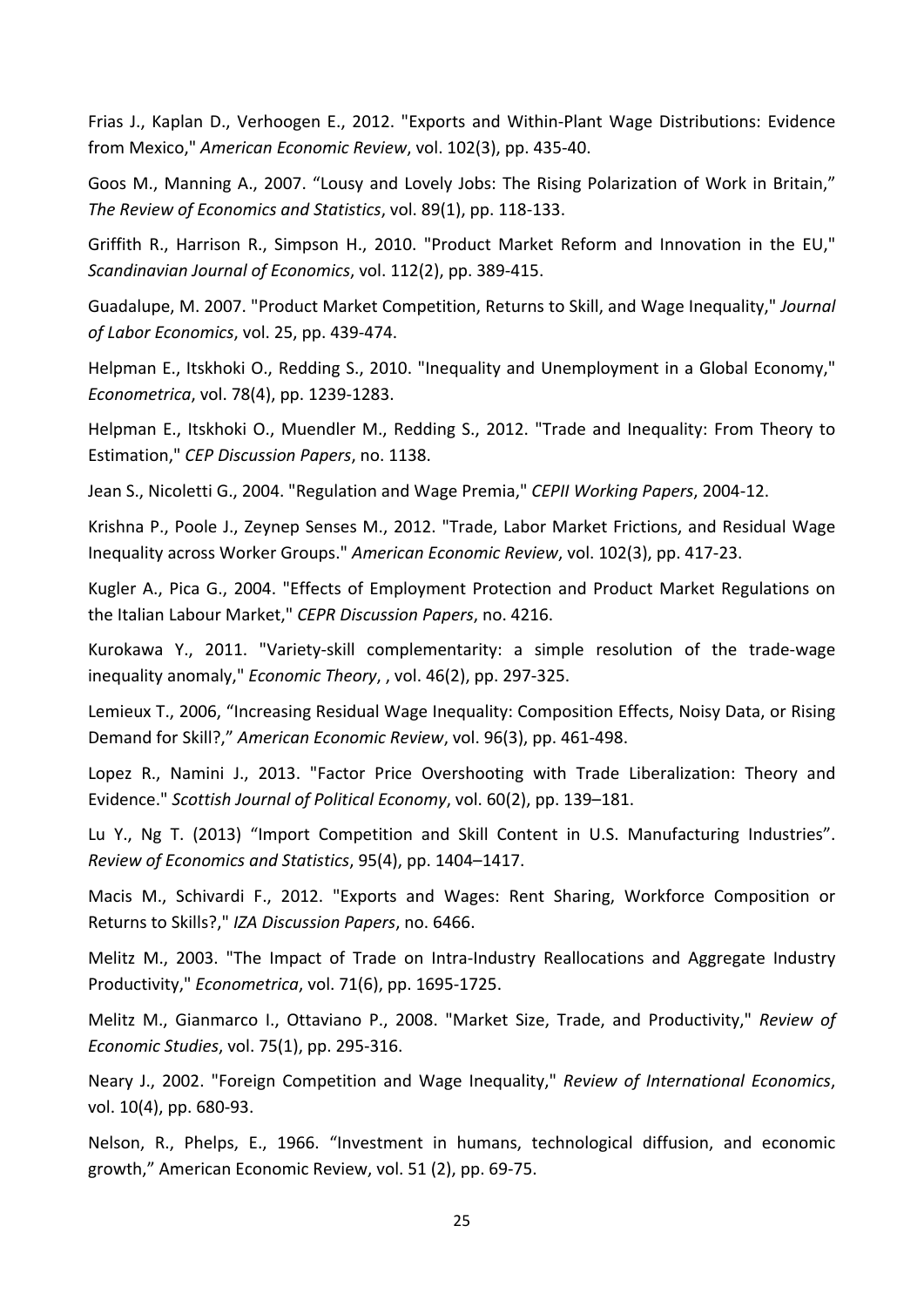Nicoletti G., Scarpetta S., 2003. "Regulation, productivity and growth: OECD evidence," *Economic Polic*y, vol. 18(36), pp. 9‐72.

Revenga A., 1992. "Exporting jobs? The impact of import competition on employment and wages in U.S. manufacturing," *Quarterly Journal of Economics*, vol. 107(1), pp. 255–84.

Schiantarelli F., 2005. "Product market regulation and macroeconomic performance : a review of cross‐country evidence," *World Bank Policy Research Working Paper*, no. 3770.

Van Reenen J., 1996. "The creation and capture of rents: Wages and innovation in a panel of U.K. companies," *Quarterly Journal of Economics,* vol. 111(1), pp. 195–226.

Verhoogen E., 2008. "Trade, Quality Upgrading, and Wage Inequality in the Mexican Manufacturing Sector," *The Quarterly Journal of Economics*, vol. 123(2), pp. 489‐530.

Wolfl A., Wanner I., Kozluk T., Nicoletti G., 2009, "Ten Years of Product Market Reform in OECD Countries: Insights from a Revised PMR Indicator," *OECD Economics Department Working Papers*, no. 695.

Yeaple S., 2005. "A simple model of firm heterogeneity, international trade, and wages," *Journal of International Economics*, vol. 65(1), pp. 1‐20.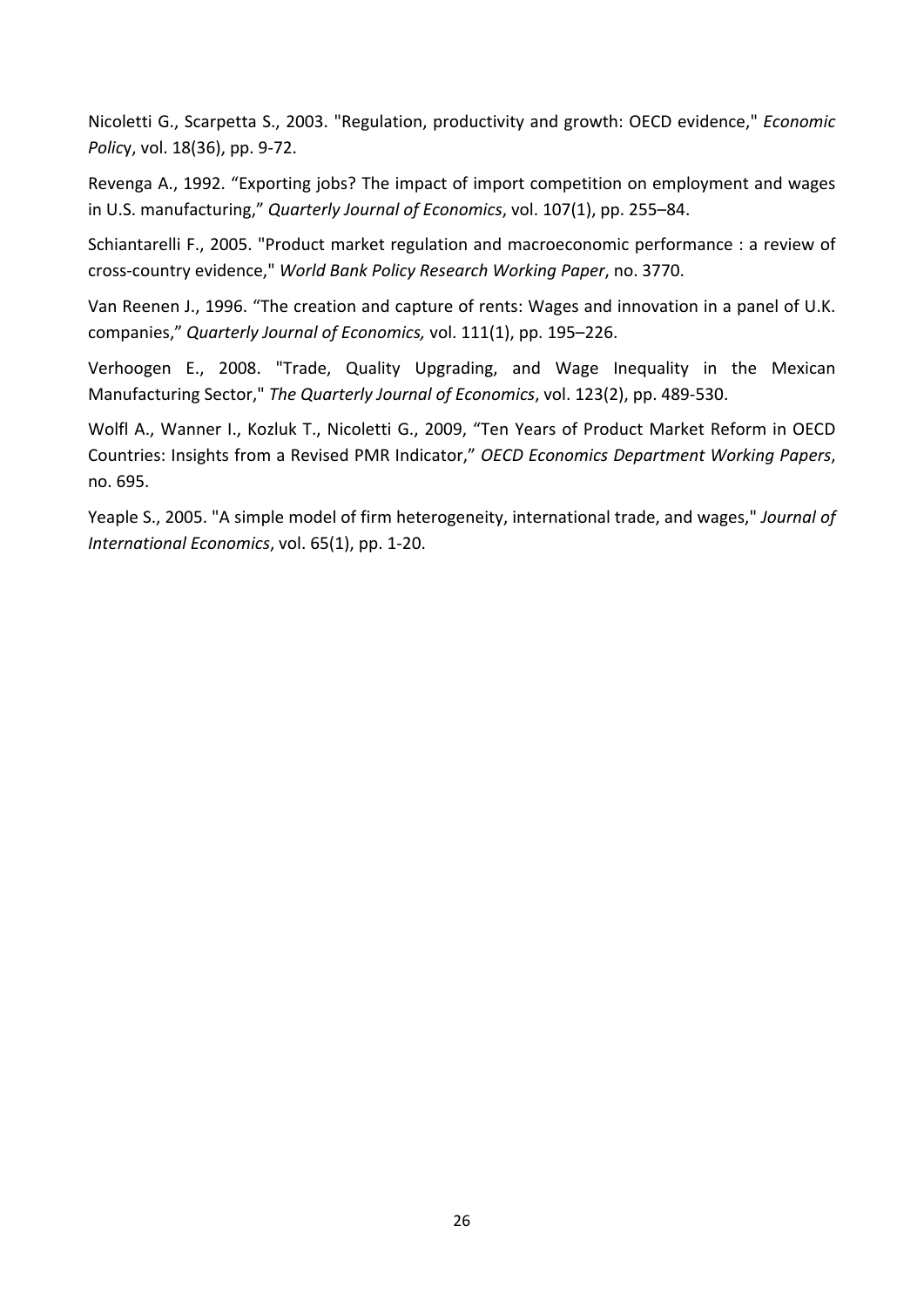| Tab. 1: Sample descriptive statistics <sup>1</sup> |           |             |              |             |
|----------------------------------------------------|-----------|-------------|--------------|-------------|
|                                                    | All firms | Small firms | Medium firms | Large firms |
| Real weekly wage (Euro 2010)                       | 477.8     | 377.1       | 477.3        | 596.0       |
|                                                    | [211.4]   | [150.2]     | [196.8]      | [226.3]     |
| Real weekly wage (logs)                            | 6.08      | 5.87        | 6.10         | 6.32        |
|                                                    | [0.41]    | [0.35]      | $[0.37]$     | [0.36]      |
| Age                                                | 36.7      | 34.2        | 36.6         | 39.9        |
|                                                    | [10.7]    | [11.1]      | $[10.4]$     | [9.6]       |
| Experience                                         | 16.6      | 14.3        | 17.0         | 18.8        |
|                                                    | [10.7]    | [10.6]      | [10.6]       | [10.3]      |
| Tenure                                             | 6.7       | 5.0         | 6.6          | 8.7         |
|                                                    | $[6.4]$   | $[5.0]$     | [6.2]        | $[7.5]$     |
| Import penetration index                           | 0.117     | 0.075       | 0.127        | 0.156       |
|                                                    | [0.165]   | [0.128]     | [0.156]      | [0.198]     |
| Product market regulation index <sup>3</sup>       | 0.552     | 0.480       | 0.390        | 0.811       |
|                                                    | [1.503]   | [1.368]     | [1.279]      | [1.811]     |
| Investment intensity index                         | 0.227     | 0.193       | 0.222        | 0.270       |
|                                                    | [0.113]   | [0.086]     | [0.098]      | [0.136]     |
| Firm's size <sup>2</sup>                           | 39        | 5           | 48           | 1,359       |
| Share of white-collar                              | 28.6%     | 16.3%       | 25.4%        | 46.5%       |
| Observations                                       | 126,644   | 46,011      | 41,434       | 38,822      |

<sup>1</sup>Mean of variables for the whole sample and by firm's size. Standard deviation in parenthesis. <sup>2</sup>Median firm's size.

 $3$ PMR is computing assigning a zero value to manufacture sectors.

Source: elaborations on AD‐SILC and OECD data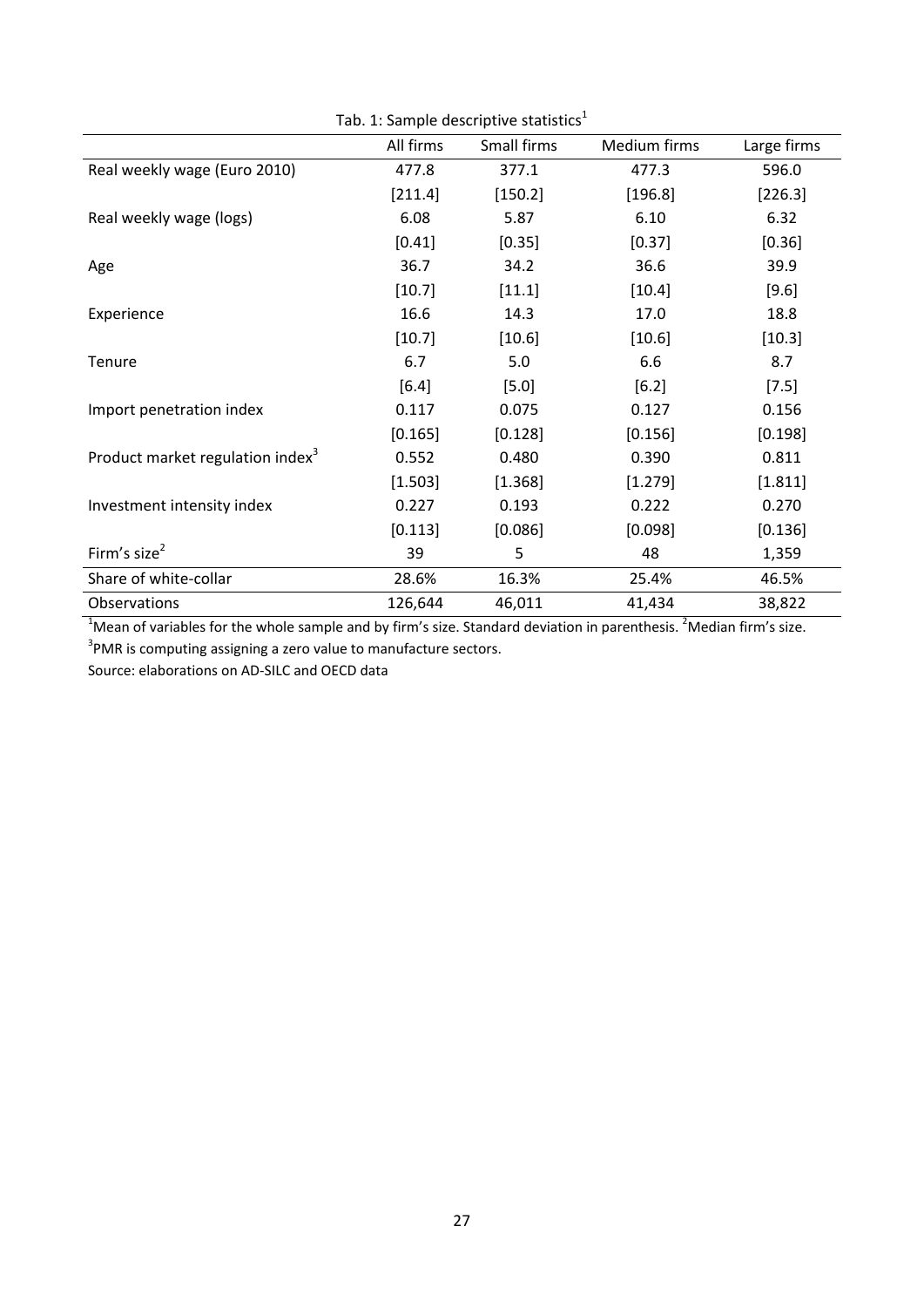|                          |              | FE:          | <b>FE1:</b>    | FE <sub>2</sub> : |
|--------------------------|--------------|--------------|----------------|-------------------|
|                          | Pooled       | sect+ind     | $FE + WC*year$ | FE1 + sect*year   |
| white collar             | $0.2693***$  | $0.0881***$  | $0.1951***$    | $-0.0413***$      |
|                          | [0.0069]     | [0.0074]     | [0.0101]       | [0.0118]          |
| log(firm size)           | $0.0334***$  | $0.0195***$  | $0.0196***$    | $0.0211***$       |
|                          | [0.0010]     | [0.0010]     | [0.0009]       | [0.0010]          |
| import penet.            | 0.0547       | 0.0134       | $0.0755**$     | $0.5202***$       |
|                          | [0.0433]     | [0.0382]     | [0.0369]       | [0.0969]          |
| white collar*imp. penet. | $0.2076***$  | $0.1176***$  | 0.0371         | 0.039             |
|                          | [0.0308]     | [0.0270]     | [0.0270]       | [0.0279]          |
| ${\sf N}$                | 126,180      | 126,180      | 126,180        | 126,180           |
| white collar             | $0.3224***$  | $0.1119***$  | $0.1976***$    | $0.1931***$       |
|                          | [0.0065]     | [0.0076]     | [0.0098]       | [0.0106]          |
| log(firm size)           | $0.0339***$  | $0.0194***$  | $0.0194***$    | $0.0209***$       |
|                          | [0.0010]     | [0.0010]     | [0.0010]       | [0.0010]          |
| <b>PMR</b>               | $-0.0032$    | $-0.0033$    | $-0.0013$      | $0.0235**$        |
|                          | [0.0035]     | [0.0031]     | [0.0030]       | [0.0111]          |
| white collar*PMR         | $-0.0346***$ | $-0.0132***$ | $-0.0107***$   | $-0.0112***$      |
|                          | [0.0028]     | [0.0027]     | [0.0027]       | [0.0027]          |
| N                        | 126,180      | 126,180      | 126,180        | 126,180           |

Tab. 2: Association between sectorial competition and returns to skill

Robust standard errors in parenthesis. \* p<0.10; \*\* p<0.05; \*\*\* p<0.01.

Source: elaborations on AD‐SILC data

|                          | Small firms  | Medium firms | Large firms  |
|--------------------------|--------------|--------------|--------------|
| import penet.            | $-0.0297$    | $-0.0092$    | $-0.1957***$ |
|                          | [0.1085]     | [0.0820]     | [0.0437]     |
| white collar*imp. penet. | $0.2066***$  | $0.1222**$   | $0.1566***$  |
|                          | [0.0744]     | [0.0575]     | [0.0352]     |
| N                        | 45,951       | 41,428       | 38,801       |
| <b>PMR</b>               | 0.009        | 0.0036       | $-0.0015$    |
|                          | [0.0066]     | [0.0066]     | [0.0036]     |
| white collar*PMR         | $-0.0184***$ | $-0.0055$    | $-0.0061*$   |
|                          | [0.0060]     | [0.0061]     | [0.0032]     |
| N                        | 45,951       | 41,428       | 38,801       |

Robust standard errors in parenthesis. \* p<0.10; \*\* p<0.05; \*\*\* p<0.01.

Source: elaborations on AD‐SILC data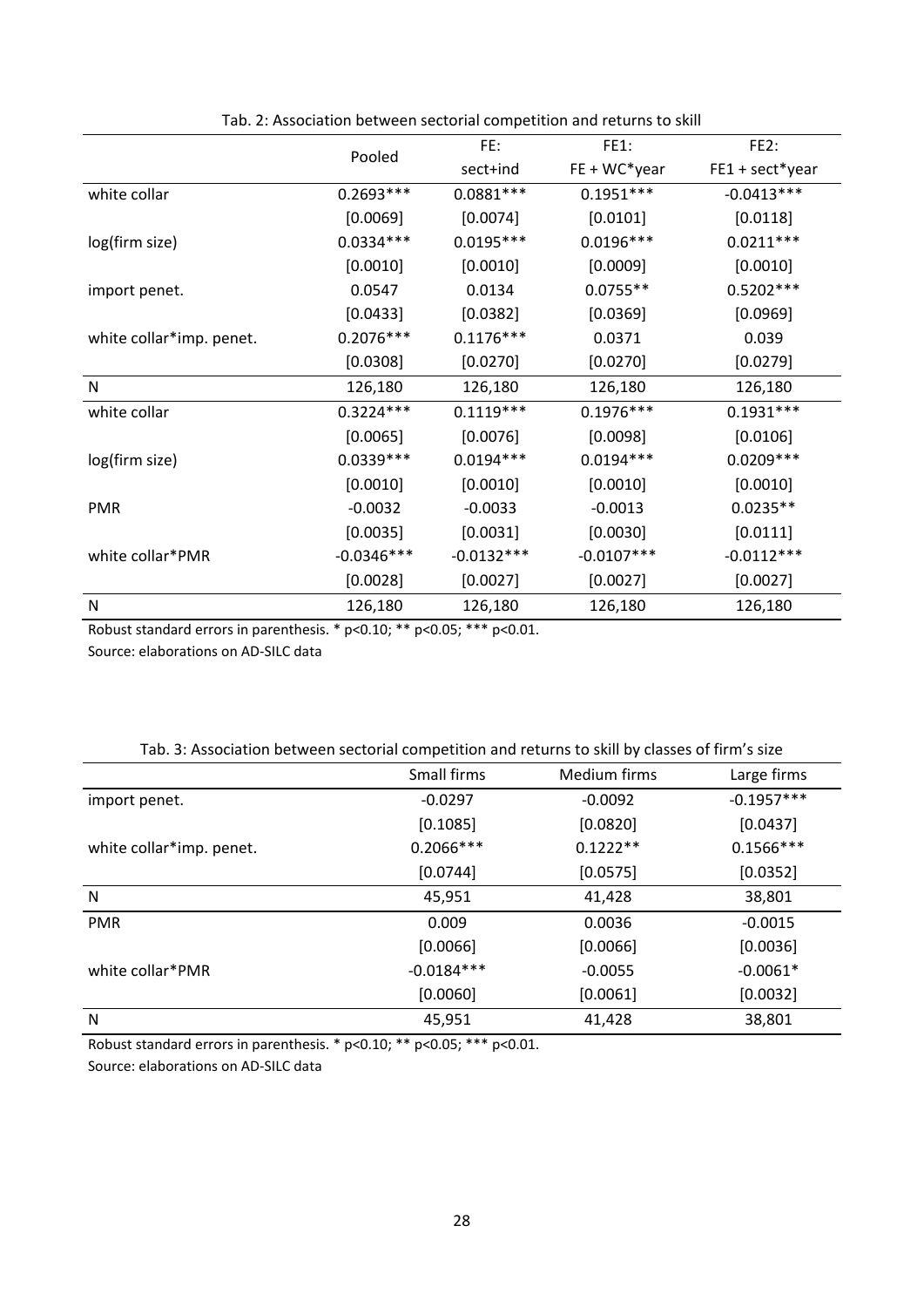|                       | Overall     | Overall         |              | Overall +    |
|-----------------------|-------------|-----------------|--------------|--------------|
|                       |             | Short-term exp. | Stayers only | sect var.    |
| log(firm size)        | $0.0193***$ | $0.0174***$     | $0.0098***$  | $0.0195***$  |
|                       | [0.0025]    | [0.0030]        | [0.0035]     | [0.0027]     |
| white collar (WC)     | $0.0333**$  | $0.0559***$     | 0.0096       | 0.0866       |
|                       | [0.0132]    | [0.0125]        | [0.0119]     | [0.0611]     |
| WC*imp. penet.        | 0.0188      | 0.0367          | 0.0838       | 0.0319       |
|                       | [0.0520]    | [0.0605]        | [0.0689]     | [0.0565]     |
| imp. penet.*post92    | 0.0434      | $0.0997**$      | 0.0206       | $0.0587*$    |
|                       | [0.0303]    | [0.0412]        | [0.0354]     | [0.0334]     |
| WC*post92             | $0.0723***$ | $0.0647***$     | $0.0668***$  | $0.0803***$  |
|                       | [0.0078]    | [0.0098]        | [0.0080]     | [0.0066]     |
| WC*imp. penet.*post92 | $-0.0706**$ | $-0.1380***$    | $-0.0562$    | $-0.1004***$ |
|                       | [0.0328]    | [0.0478]        | [0.0336]     | [0.0351]     |
| ${\sf N}$             | 63,620      | 23,441          | 63,620       | 56,932       |

Tab. 4: Effect of the 1992 Lira devaluation experiment on returns to skill

Robust standard errors using sectors as cluster units. \* p<0.10; \*\* p<0.05; \*\*\* p<0.01.

Source: elaborations on AD‐SILC data

| Tab. 5: Effect of the 1992 Lira devaluation experiment on returns to skill by classes of firm's size |
|------------------------------------------------------------------------------------------------------|
|------------------------------------------------------------------------------------------------------|

|                       | Small firms | Medium firms | Large firms |
|-----------------------|-------------|--------------|-------------|
| log(firm size)        | $0.0201***$ | $0.0262***$  | $-0.0118$   |
|                       | [0.0030]    | [0.0061]     | [0.0107]    |
| white collar (WC)     | $0.0654**$  | $0.0566***$  | 0.0049      |
|                       | [0.0260]    | [0.0164]     | [0.0085]    |
| WC*imp. penet.        | 0.1506      | $-0.0703$    | $-0.0032$   |
|                       | [0.1160]    | [0.0692]     | [0.0464]    |
| imp. penet.*post92    | 0.0079      | $0.0906**$   | $-0.0101$   |
|                       | [0.0374]    | [0.0442]     | [0.0418]    |
| WC*post92             | $0.0440***$ | $0.0774***$  | $0.0641***$ |
|                       | [0.0112]    | [0.0128]     | [0.0095]    |
| WC*imp. penet.*post92 | $-0.0559$   | $-0.0999**$  | $-0.0238$   |
|                       | [0.0472]    | [0.0446]     | [0.0373]    |
| N                     | 23,473      | 20,582       | 19,565      |

Robust standard errors using sectors as cluster units. \* p<0.10; \*\* p<0.05; \*\*\* p<0.01.

Source: elaborations on AD‐SILC data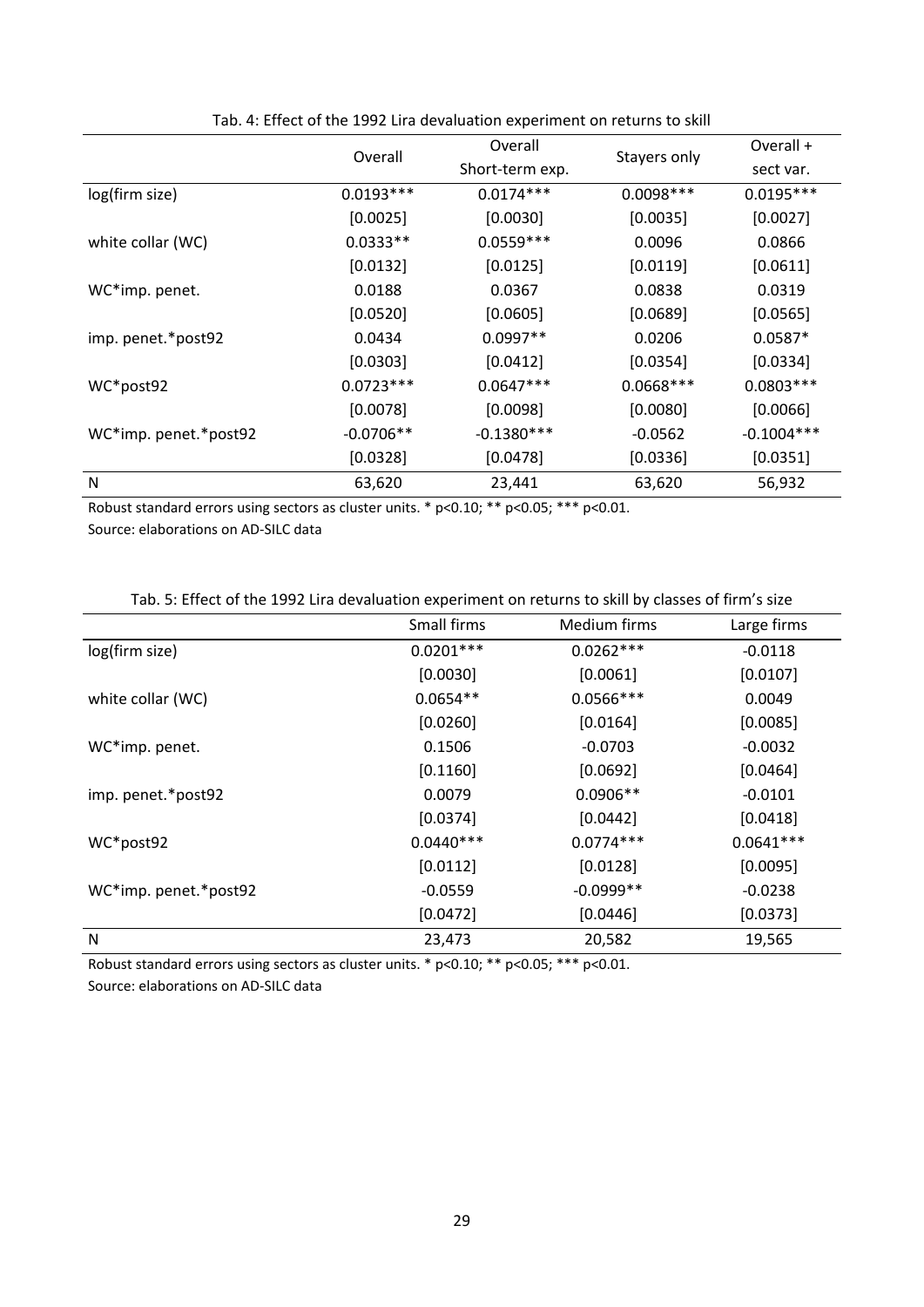|                       | Overall     | Overall         |              | Overall +   |
|-----------------------|-------------|-----------------|--------------|-------------|
|                       |             | Short-term exp. | Stayers only | sect var.   |
| log(firm size)        | $0.0170***$ | $0.0149***$     | $0.0097***$  | $0.0168***$ |
|                       | [0.0023]    | [0.0040]        | [0.0036]     | [0.0024]    |
| white collar (WC)     | $0.0416***$ | $0.0691***$     | 0.0159       | $-0.0368$   |
|                       | [0.0118]    | [0.0227]        | [0.0202]     | [0.0571]    |
| WC*imp. penet.        | $-0.0827**$ | $-0.1289*$      | $-0.0070$    | $-0.0915**$ |
|                       | [0.0396]    | [0.0737]        | [0.0659]     | [0.0436]    |
| imp. penet.*post96    | 0.0088      | $-0.0029$       | 0.0015       | $-0.0033$   |
|                       | [0.0277]    | [0.0294]        | [0.0296]     | [0.0304]    |
| WC*post96             | $0.0607***$ | $0.0410***$     | $0.0586***$  | $0.0609***$ |
|                       | [0.0088]    | [0.0132]        | [0.0105]     | [0.0112]    |
| WC*imp. penet.*post96 | $0.0842***$ | $0.0917**$      | $0.0729**$   | $0.0791***$ |
|                       | [0.0266]    | [0.0390]        | [0.0278]     | [0.0286]    |
| ${\sf N}$             | 78,254      | 23,392          | 78,254       | 75,643      |

Tab. 6: Effect of the 1996 Lira revaluation experiment on returns to skill

Robust standard errors using sectors as cluster units. \* p<0.10; \*\* p<0.05; \*\*\* p<0.01.

Source: elaborations on AD‐SILC data

| Tab. 7: Effect of the 1996 Lira revaluation experiment on returns to skill by classes of firm's size |  |
|------------------------------------------------------------------------------------------------------|--|
|------------------------------------------------------------------------------------------------------|--|

|                       | Small firms | Medium firms | Large firms |
|-----------------------|-------------|--------------|-------------|
| log(firm size)        | $0.0126***$ | $0.0248***$  | $-0.006$    |
|                       | [0.0027]    | [0.0056]     | [0.0099]    |
| white collar (WC)     | $0.0746***$ | $0.0555***$  | $-0.0115$   |
|                       | [0.0258]    | [0.0166]     | [0.0207]    |
| WC*imp. penet.        | 0.0618      | $-0.1626**$  | $-0.0099$   |
|                       | [0.1114]    | [0.0737]     | [0.0716]    |
| imp. penet.*post96    | $-0.0102$   | $0.0842**$   | $-0.0518$   |
|                       | [0.0598]    | [0.0410]     | [0.0680]    |
| WC*post96             | $0.0454**$  | $0.0518***$  | $0.0483**$  |
|                       | [0.0190]    | [0.0158]     | [0.0202]    |
| WC*imp. penet.*post96 | 0.1290      | $0.1427**$   | 0.0656      |
|                       | [0.0778]    | [0.0634]     | [0.0571]    |
| N                     | 28,000      | 26,003       | 24,251      |

Robust standard errors using sectors as cluster units. \* p<0.10; \*\* p<0.05; \*\*\* p<0.01. Source: elaborations on AD‐SILC data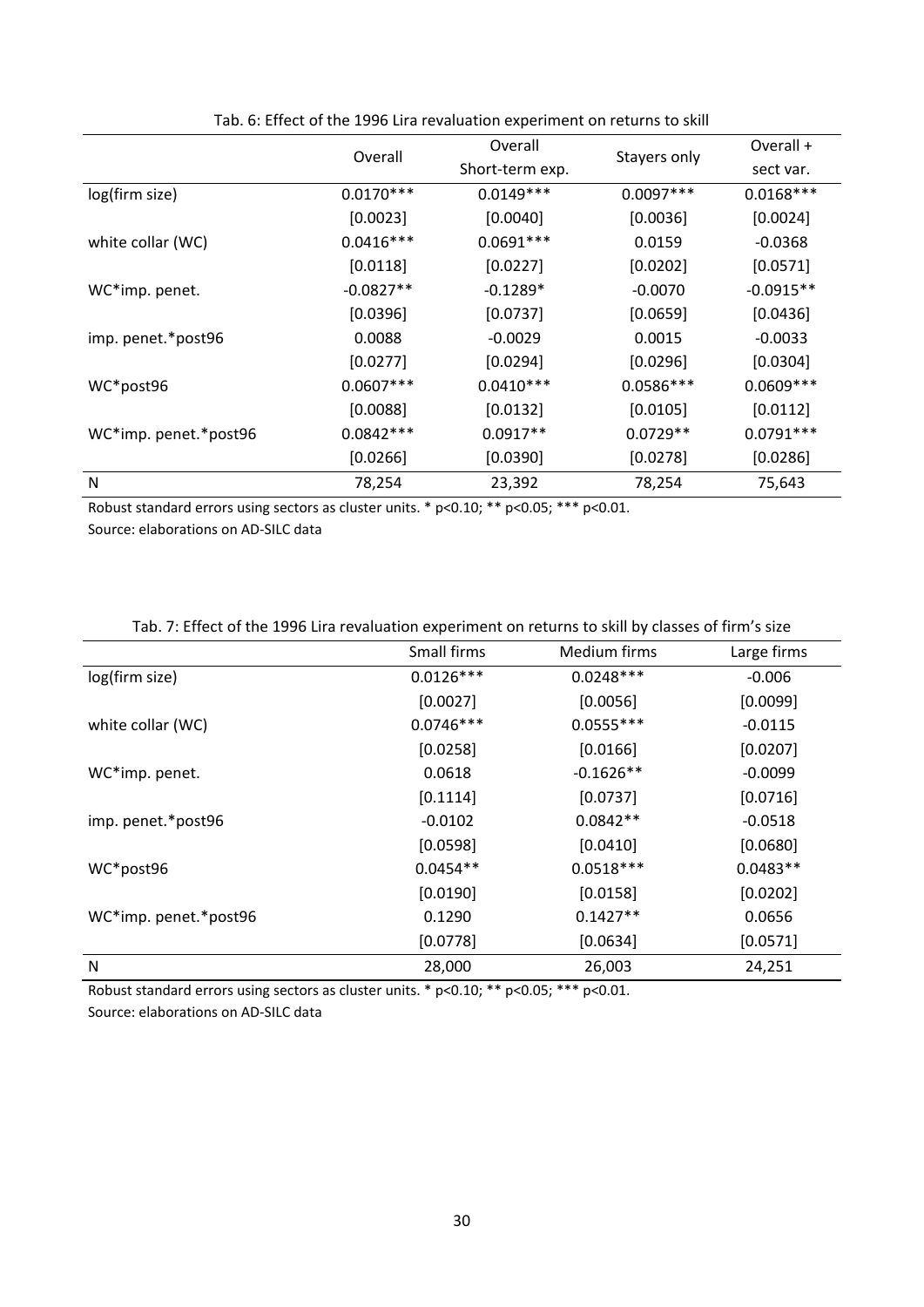|                   | Overall     | Overall         |                | Overall +   |
|-------------------|-------------|-----------------|----------------|-------------|
|                   |             | Short-term exp. | <b>Stayers</b> | sect. var.  |
| log(firm size)    | $0.0180***$ | $0.0117***$     | $0.0091**$     | $0.0179***$ |
|                   | [0.0021]    | [0.0026]        | [0.0035]       | [0.0021]    |
| white collar (WC) | $0.0263**$  | 0.0209          | 0.0117         | 0.0879      |
|                   | [0.0102]    | [0.0199]        | [0.0153]       | [0.0766]    |
| WC* PMR           | $-0.0022$   | $-0.001$        | 0.0012         | $-0.0061$   |
|                   | [0.0031]    | [0.0042]        | [0.0038]       | [0.0041]    |
| WC*post99-01      | $0.1196***$ | $0.1073***$     | $0.1129***$    | $0.1296***$ |
|                   | [0.0108]    | [0.0117]        | [0.0122]       | [0.0125]    |
| PMR*post99-01     | 0.0005      | 0.0013          | $-0.0017$      | 0.0028      |
|                   | [0.0059]    | [0.0044]        | [0.0062]       | [0.0071]    |
| WC*PMR*post99-01  | $-0.0072$   | $-0.0078**$     | $-0.0064$      | $-0.0041$   |
|                   | [0.0048]    | [0.0033]        | [0.0049]       | [0.0054]    |
| N                 | 66,412      | 24,053          | 66,412         | 63,801      |

Tab. 8: Effect of the service sectors deregulation experiment on returns to skill

Robust standard errors using sectors as cluster units. \* p<0.10; \*\* p<0.05; \*\*\* p<0.01.

Source: elaborations on AD‐SILC data

#### Tab. 9: Effect of the service sectors deregulation experiment on returns to skill

| by classes of firm's size |              |              |             |  |
|---------------------------|--------------|--------------|-------------|--|
|                           | Small firms  | Medium firms | Large firms |  |
| log(firm size)            | $0.0160***$  | $0.0258***$  | $-0.0076$   |  |
|                           | [0.0036]     | [0.0067]     | [0.0099]    |  |
| white collar (WC)         | $0.0856***$  | 0.0252       | $-0.0345*$  |  |
|                           | [0.0219]     | [0.0210]     | [0.0202]    |  |
| WC <sup>*</sup> PMR       | $-0.0241***$ | $-0.0089$    | 0.0087      |  |
|                           | [0.0069]     | [0.0071]     | [0.0068]    |  |
| PMR*post99-01             | $0.1050***$  | $0.1054***$  | $0.1339***$ |  |
|                           | [0.0252]     | [0.0154]     | [0.0154]    |  |
| WC*post99-01              | $-0.0039$    | $-0.0077***$ | 0.005       |  |
|                           | [0.0032]     | [0.0027]     | [0.0110]    |  |
| WC*PMR*post99-01          | 0.0004       | 0.0048       | $-0.0154*$  |  |
|                           | [0.0091]     | [0.0073]     | [0.0082]    |  |
| N                         | 23,938       | 22,122       | 20,352      |  |

Robust standard errors using sectors as cluster units. \* p<0.10; \*\* p<0.05; \*\*\* p<0.01. Source: elaborations on AD‐SILC data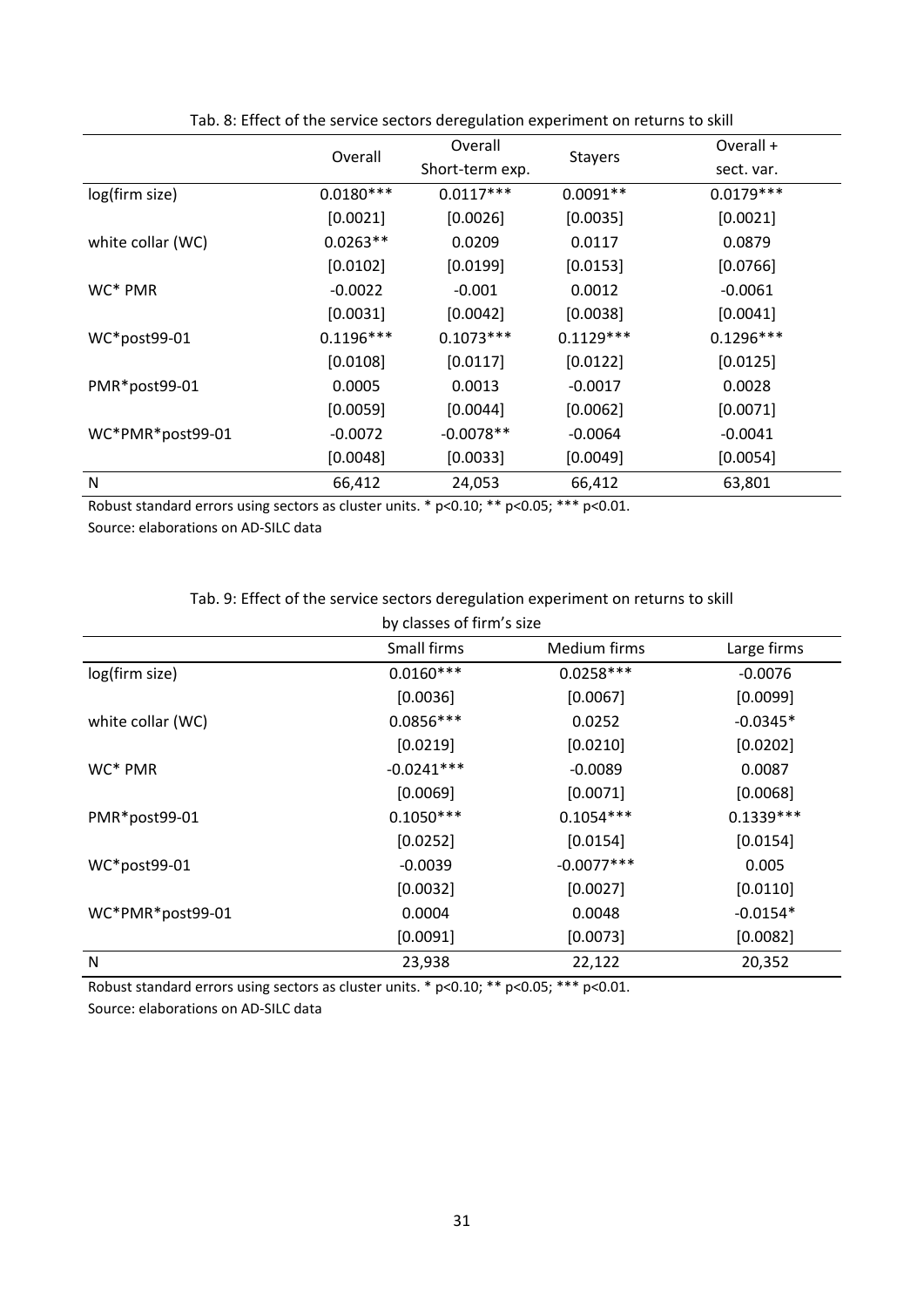



Source: elaborations on AD‐SILC data





Source: elaborations on AD‐SILC data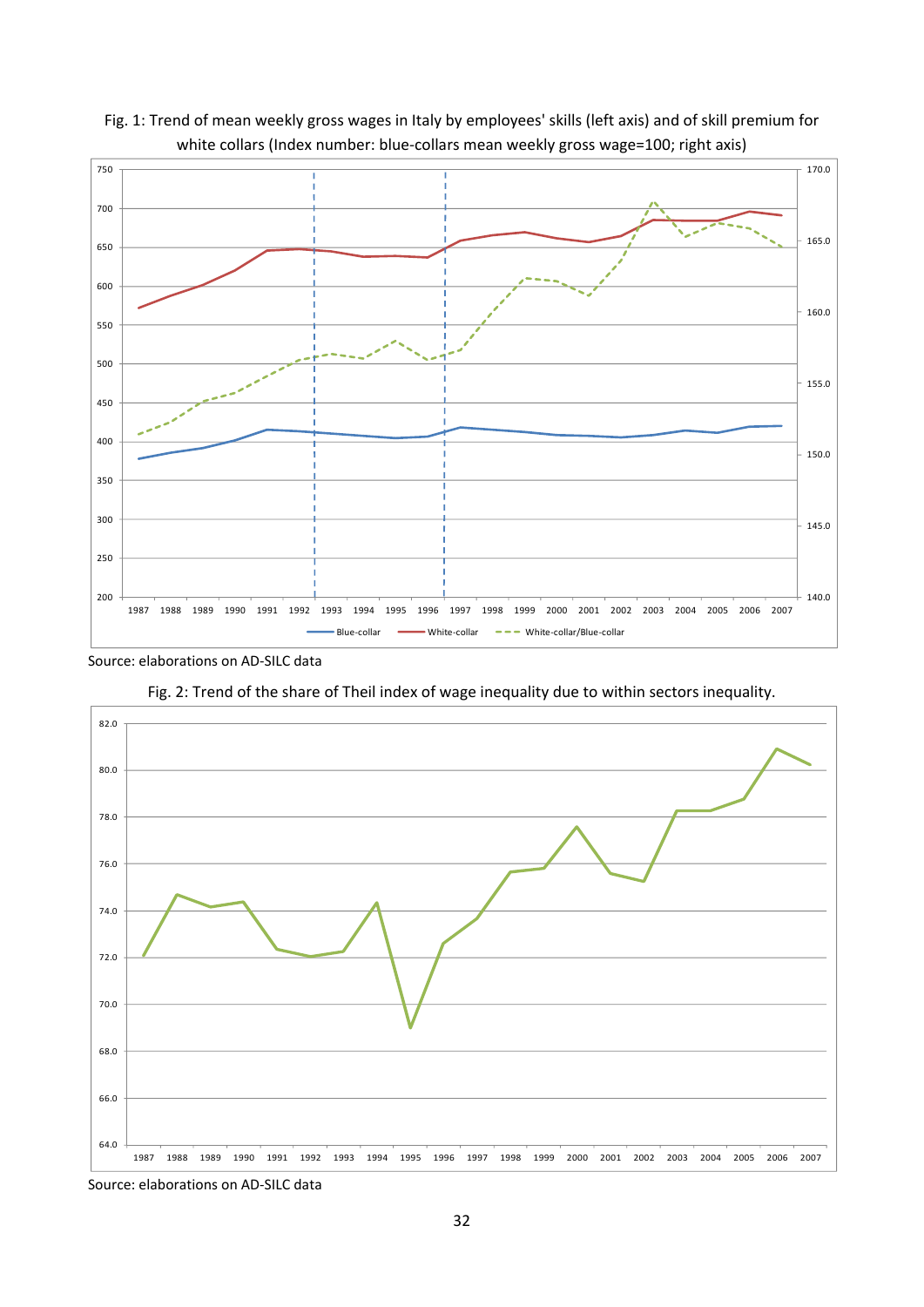

Fig. 3: Lira/ECU exchange rate: 1987‐2001 (monthly data)

Source: elaborations on EUROSTAT data





Source: elaborations on OECD data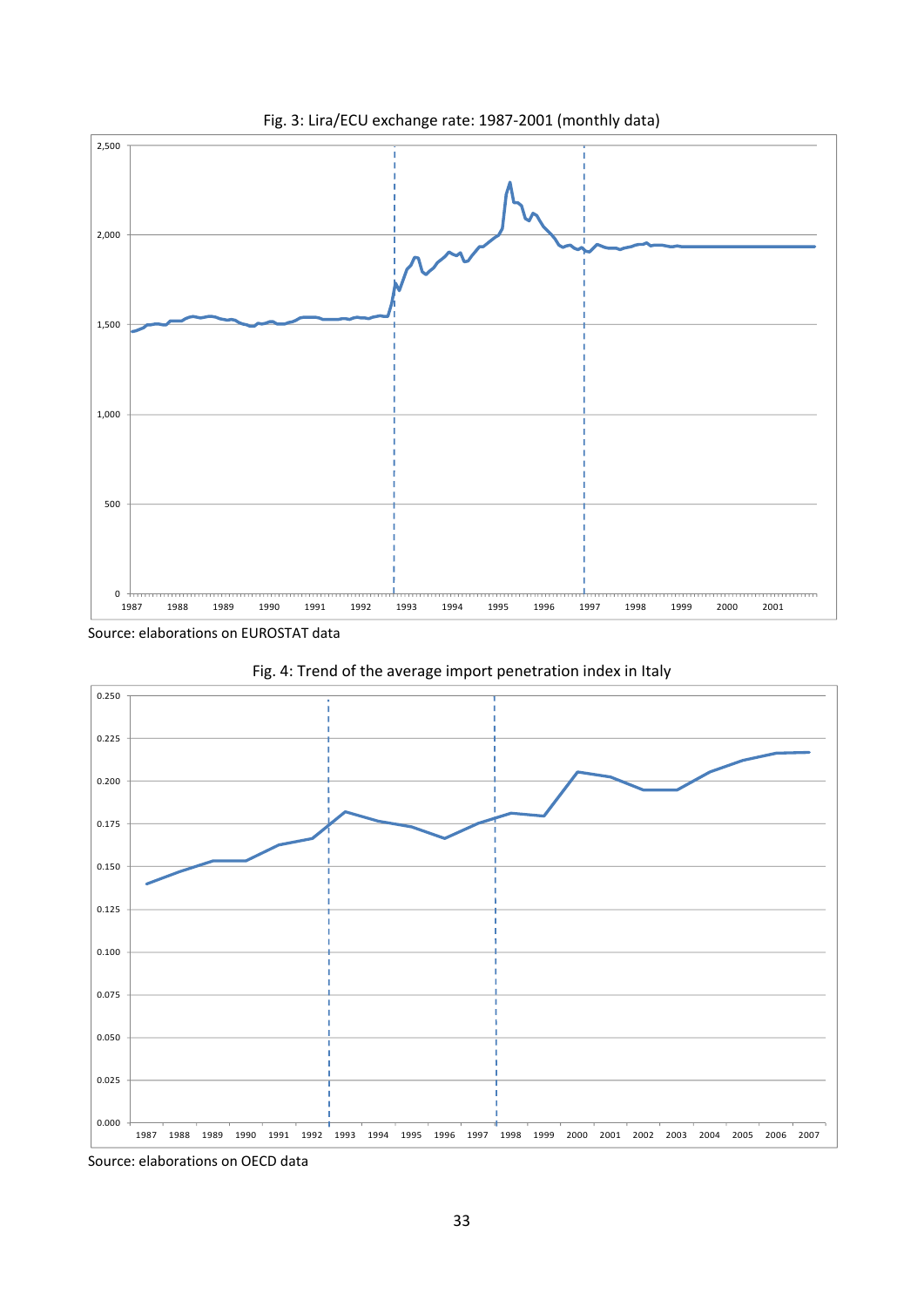

Fig. 5: Trend of the PMR index in the sectors characterized by the deregulation process.

Source: elaborations on OECD data